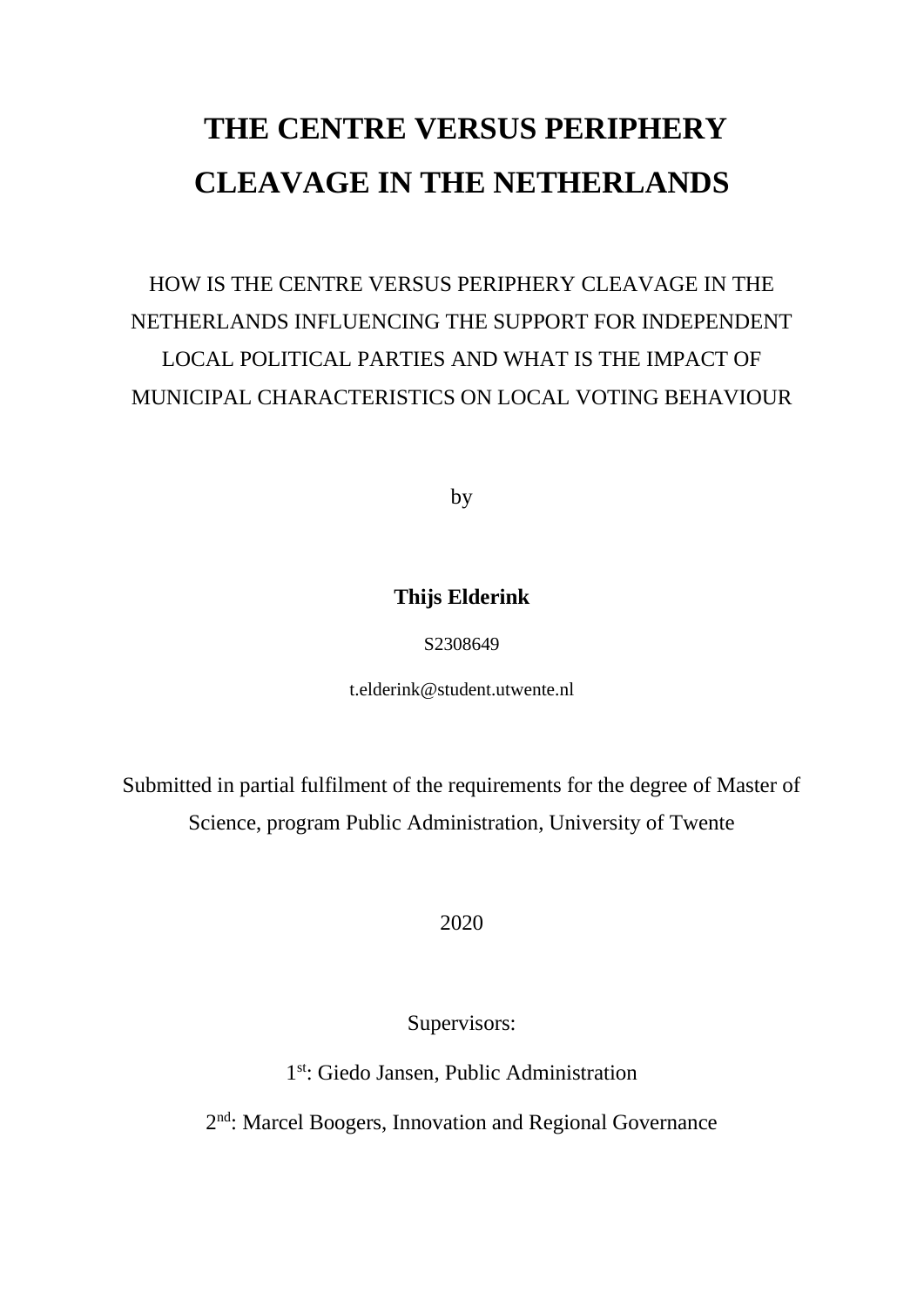# <span id="page-1-0"></span>**Preface**

Before you lies the study: 'The centre versus periphery cleavage in the Netherlands; How is the centre versus periphery cleavage in the Netherlands influencing the support for independent local political parties and what is the impact of municipal characteristics on local voting behaviour?'. I have conducted this study to fulfil the requirements of the master Public Administration at the University of Twente.

With this study, I have turned my personal interests, voting behaviour and the phenomenon 'peripheral regions' in the Netherlands, into a research topic. While finishing this study, I hope that this study, as well as many others, again challenges the political debate and the debate between policy makers in the Netherlands about the centre versus periphery cleavage. It is acknowledgeable that certain (recent) issues have increased the dominance of this cleavage, in which identities are an important factor as well.

Before continuing with this article, I would like to thank several people. Firstly, I would like to thank Giedo Jansen, my fist supervisor at the University of Twente. His guidance helped me with the structure of my research, as well as, to successfully conduct the analyses. Secondly, I would like to thank Marcel Boogers for his support as second supervisor and his suggestions regarding adequate studies as references. Finally, I really want to thank my family and partner for their unconditional support during my research. The circumstances due to the corona crisis, where sometimes challenging but they kept supporting me in finishing my thesis.

While finishing this preface, I notice that my student life has come to an end as well. I have enjoyed the years as a student, but I am very glad and enthusiastic to start my career.

Enjoy reading my research!

Sincerely,

Thijs Elderink Diepenheim, July 2020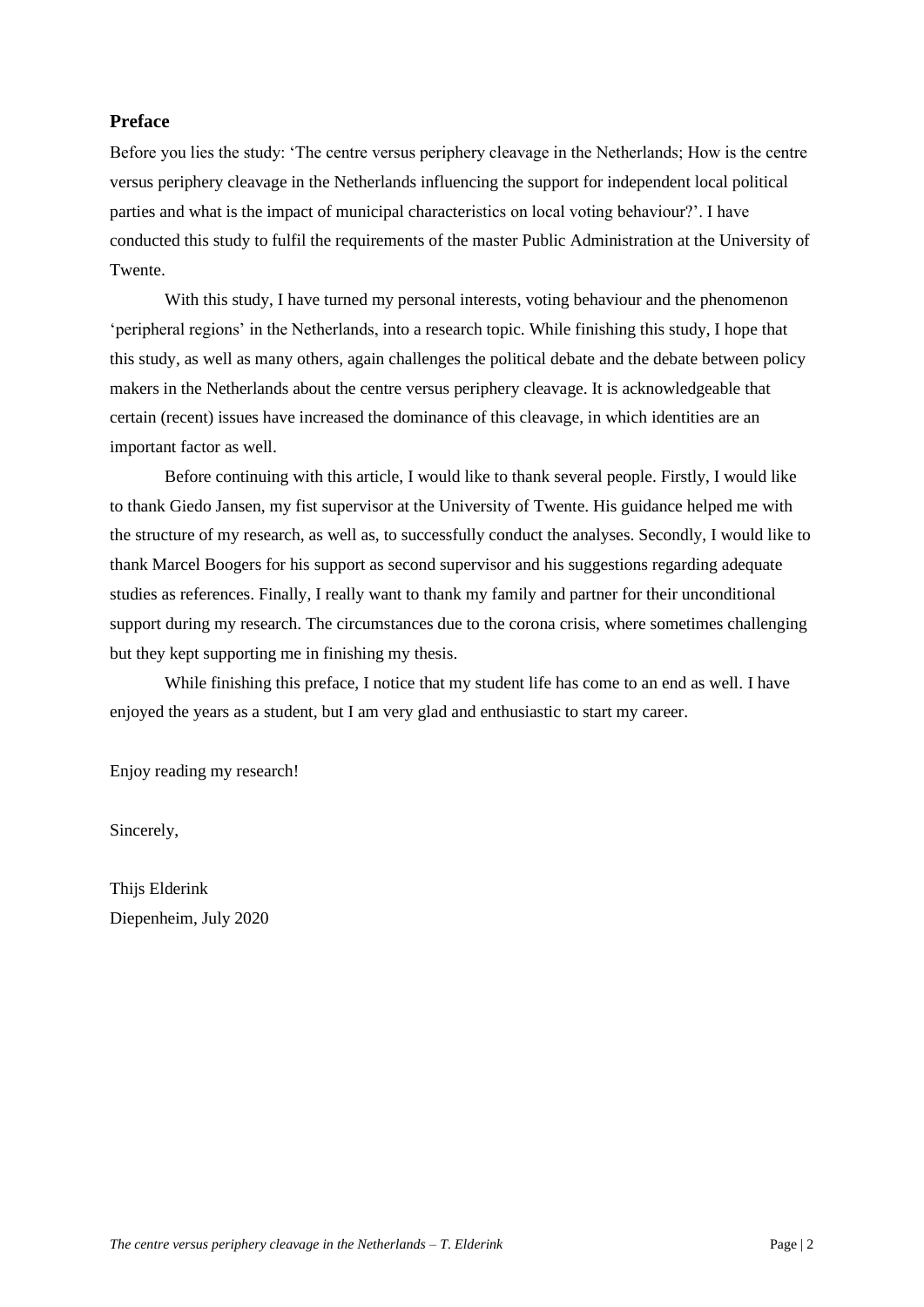# **Abstract**

Throughout the time the support for independent local political parties in the Netherlands has grown enormously. Scholars have argued that the strong rootedness, the political program of local parties, a missing representation of populistic parties and the focus on solving practical issues on a local level instead of tending to positioning themselves as a leftish or rightist party are important factors of this growing support. Parallel to the growing support of the independent local political parties, the discussion between the centre and periphery in the Netherlands has increased. Eventually leading to feelings of subordination of the periphery among citizens living in the periphery. Knowingly, the centre versus periphery cleavage has a more dominant role in the voting behaviour of citizens nowadays. However, the influence of this cleavage on citizens' voting behaviour has not been studied so far. Therefore, this paper researched the impact of feelings of subordination of the periphery on the voting behaviour of Dutch citizens. As well as, the impact of municipal characteristics on the feelings of subordination of the periphery and the voting behaviour. Consequently, this paper argues that citizens with a stronger feeling of subordination of the periphery are more likely to support independent local political parties. Additionally, municipal characteristics, such as a lower degree of urbanisation, a longer distance to The Hague and a strong negative demographic change are strengthening the feelings of subordination of the periphery. As a final point, this paper argues that the debate about the centre versus periphery cleavage in the Netherlands is far from finished. In fact, this paper recommends that future research could focus on the correlation between the centre versus periphery cleavage and an expected identity cleavage. Possibly leading to more polarisation in Dutch society which could lead to different voting behaviour as well.

Keywords: **(local) voting behaviour** – **centre versus periphery cleavage** – **independent local political parties** – **peripheral regions** – **Netherlands**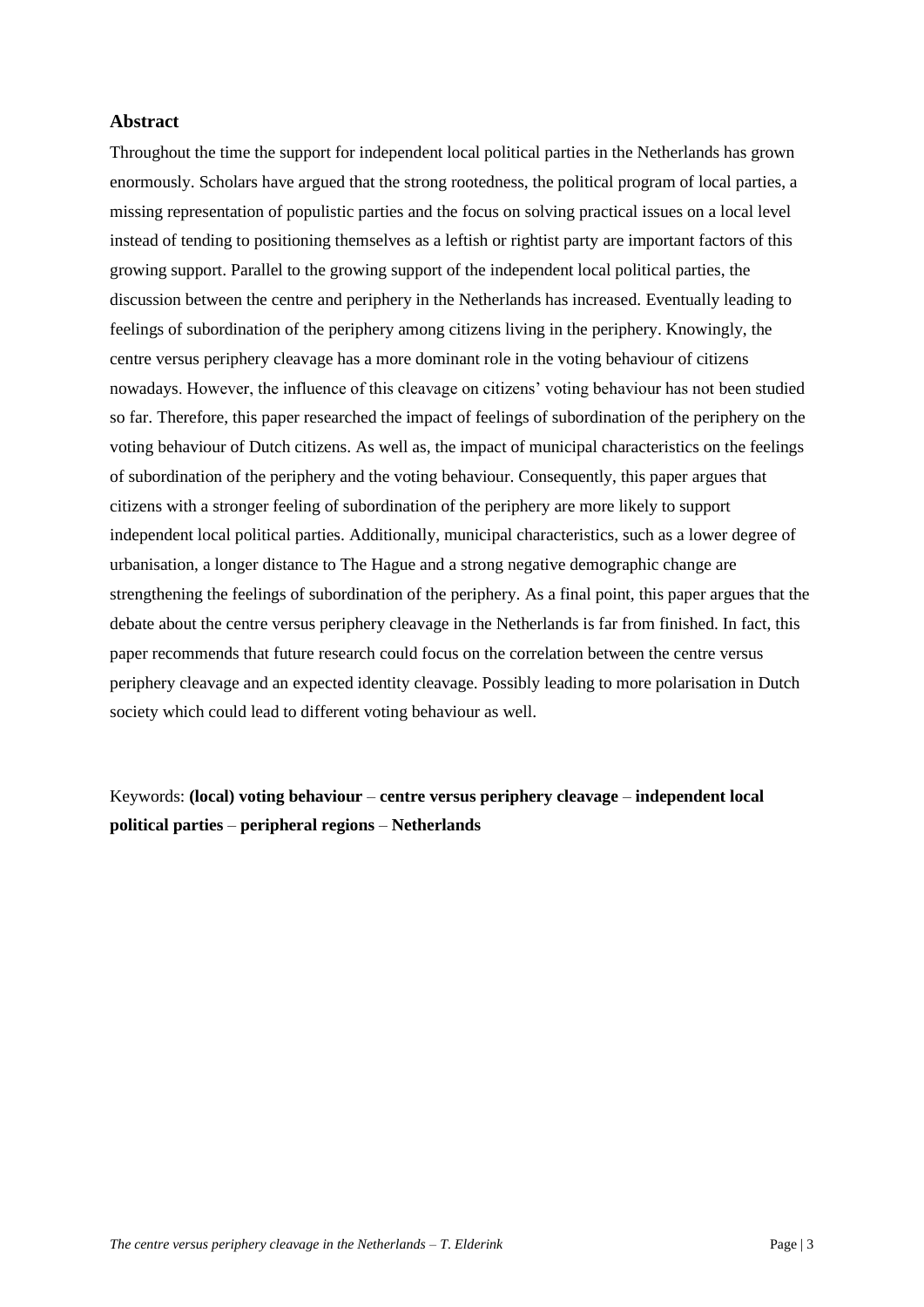# **Table of contents**

| The centre versus periphery cleavage and voting behaviour in the Netherlands  10 |  |
|----------------------------------------------------------------------------------|--|
|                                                                                  |  |
|                                                                                  |  |
|                                                                                  |  |
|                                                                                  |  |
|                                                                                  |  |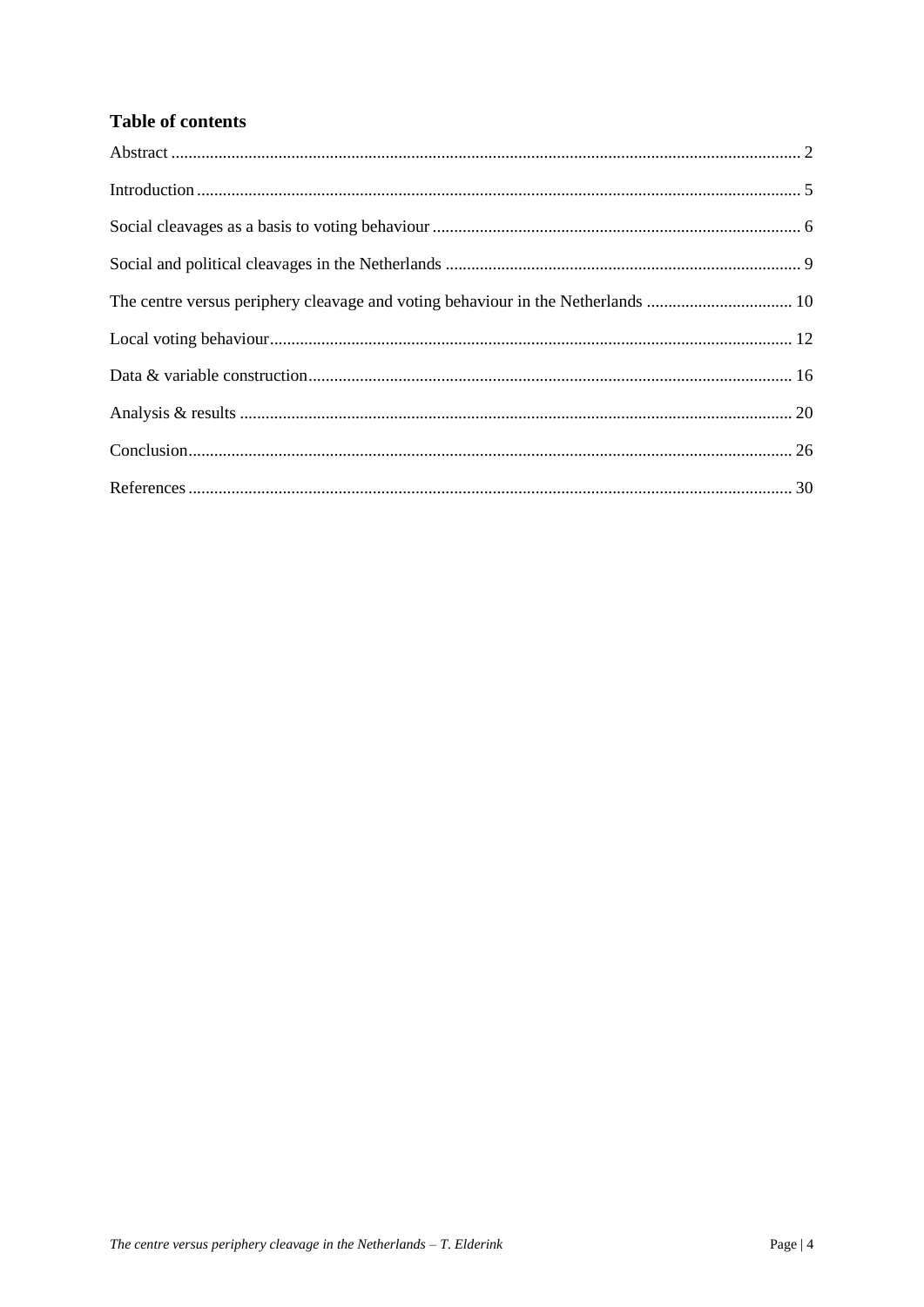#### <span id="page-4-0"></span>**Introduction**

The voting behaviour of Dutch citizens have altered enormously throughout the last couple of decades. Especially, the last couple of years, the local voting behaviour of Dutch citizens has changed significantly (Boogers & Voerman, 2010; Otjes, 2018, 2019). Recent research explains that the support for independent local political parties has increased across the Netherlands. This support has been high in peripheral areas for decades already (Boogers & Voerman, 2010; Otjes, 2019). Nevertheless, quite recently, this support has increased in urban areas as well (Otjes, 2019). An explanation for the increase of support is the missing representation of national populistic political parties at local elections (Otjes, 2019). Subsequently, if the party of preference does not run for the local office, it is more likely that citizens will vote for an independent local political party. Another explanation is the active membership of citizens across independent local political parties. Boogers and Voerman (2010) explain that independent local political parties are more able and stable in maintaining rootedness across the local society in comparison to the local departments of national parties such as the VVD and CDA.

Even though the support for independent local political parties has increased in urban areas, there is an ongoing discussion in the Netherlands about the centre versus periphery cleavage. The core regions of the Netherlands have developed themselves strongly, while the development of peripheral regions has stagnated or, even, decreased (Butkus, Cibulskiene, Maciulyte-Sniukiene, & Matuzeviciute, 2018). Obviously, the challenges across the regions in the Netherlands are different, varying from geographical to economic challenges (Niemantsverdriet & Smouter, 2019). Specifically, the Randstad has a challenge regarding the integration of new citizens, while the peripheral areas have a challenges regarding negative demographic changes (van den Berg & van Vulpen, 2019). Consequently, a strong feeling of difference between the centre and the periphery has been established. This phenomenon could be explained as a dynamic development of interregional differences in which the regions with a stagnated or decreased development, the peripheral regions, are marked as "the places that do not matter anymore" (Rodríguez-Pose, 2018). Eventually leading to a situation in which inhabitants of the peripheral areas in the Netherlands believe that national policies are not focused on the challenges of their region(s) and, therefore, citizens could have a feeling of subordination of the periphery (van den Berg  $\&$  van Vulpen, 2019). The question if the feeling of subordination of the periphery correlates with support for independent local political parties, however, remains.

As mentioned before, some explanations for the increase of support for independent local political parties have been studied in earlier research. The correlation between the feeling of subordination of the periphery and the support for independent local political parties, however, has not been studied so far. Therefore, this study examines the following research question: *'How is the support of Dutch citizens for independent local political parties influenced by the feeling of subordination of the periphery during the local elections of 2018?'.* To add an extra dimension to this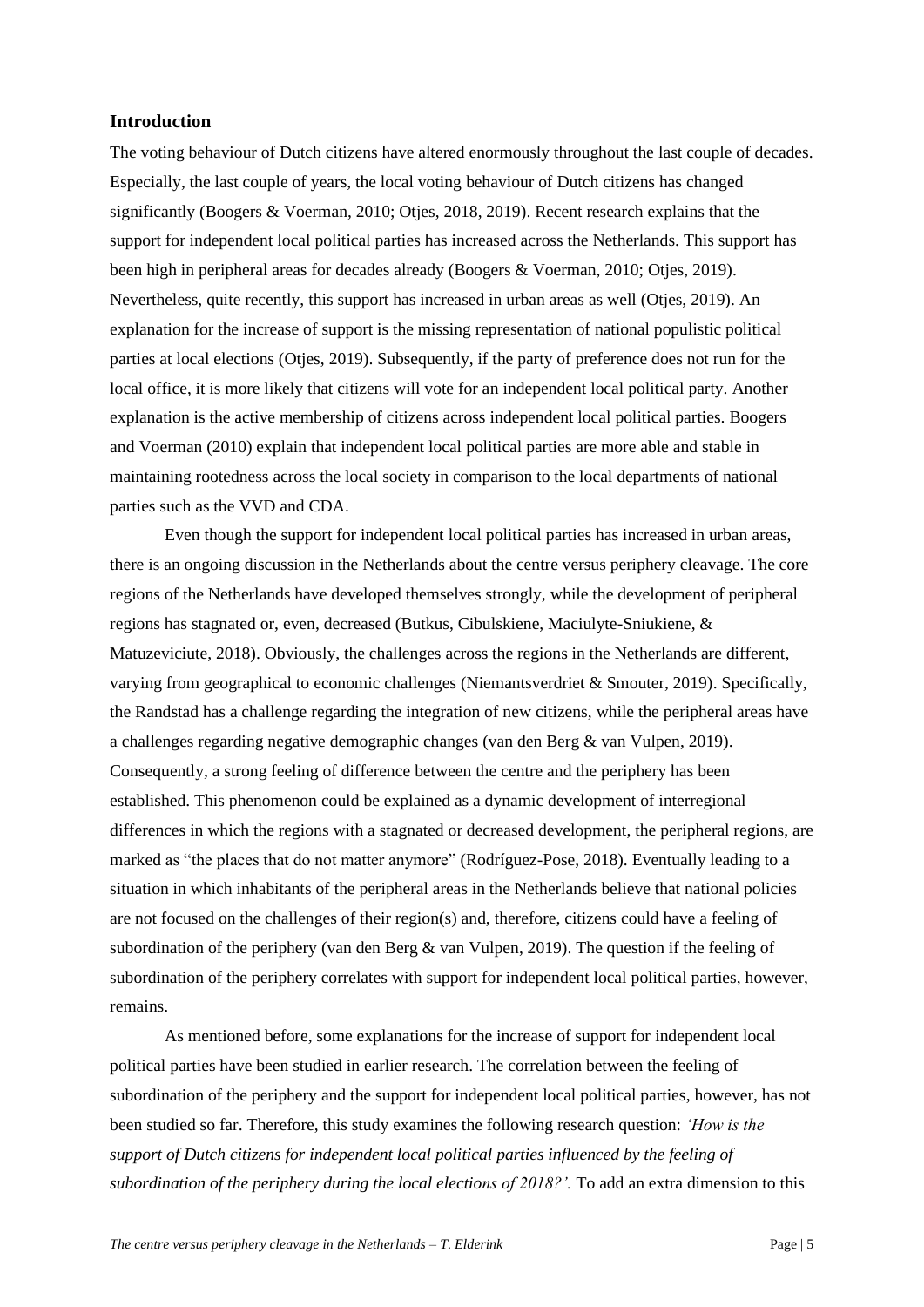study, we will examine whether municipal characteristics; degree of urbanisation, the distance of a municipality to The Hague (the governmental capital of the Netherlands), the socioeconomic status of a municipality and the demographic changes of a municipality, correlate with the feeling of subordination of the periphery and the support for independent local political parties as well. This dimension is added to the research because it has not been part of any research studying the phenomenon of support for independent local political parties so far. Moreover, other scholars studying this phenomenon have recommended to examine the impact of municipal characteristics as well.

The article starts with a general elaboration on social cleavages, consequently, the cleavage model of Lipset and Rokkan will be used. This elaboration will be provided to fully understand the existence and development of social cleavages, which functioned as a basis to the voting behaviour of citizens. Furthermore, the centre versus periphery cleavage will be specifically explained, also in relation to voting behaviour. Then, we will discuss the Dutch case of voting behaviour in a historical perspective. Moreover, the local voting behaviour of Dutch citizens will be explained in which we reflect on the correlation with the feeling of subordination of the periphery as well. Finally, we will discuss our expectation regarding the impact of municipal characteristics on local voting behaviour.

#### <span id="page-5-0"></span>**Social cleavages as a basis to voting behaviour**

In 1967 Lipset and Rokkan developed the cleavage model in which they explained several social cleavages among Western democracies. The cleavages can be outlined into two main cleavages; territorial and functional or, in other words, national revolutions and industrial revolutions (Hoggart, Johnston, Shelley, & Taylor, 2014, p. 122-123; Sitter, 2002). The territorial cleavages or cleavages emerged from national revolutions can be explained as, respectively, the centre versus periphery cleavage and the church versus the state cleavage. The functional cleavages or the cleavages emerged from industrial revolutions can be explained as, respectively, the primary and secondary economy cleavage, in other words rural versus urban economy, and the employers versus employees cleavage.

Lipset and Rokkan (1967) believe that all social cleavages were part of a protest movement. These protest movements were often a new protest movement against, especially, an elite. There are three important phenomena which resulted in protest movements. Firstly, the Reformation, secondly the democratic revolution and, thirdly, the industrial revolution (Lipset & Rokkan, 1967, p. 34-38). Nevertheless, the cleavages varied quite substantially from country to country (Hoggart et al., 2014; Sitter, 2002). With these revolutions as a starting point, citizens tended to vote more often for parties representing their interests, such as an agrarian party for farmers, and resembles. It is important to acknowledge that the degrees of strengths across the cleavages varied. The employer versus employee, church versus state and rural versus urban economy were the first social cleavages that were present (Hoggart et al., 2014; Sitter, 2002). Subsequently, the geographical cleavage (centre versus periphery) was produced, which, over time, produced much more differences across a society than any of the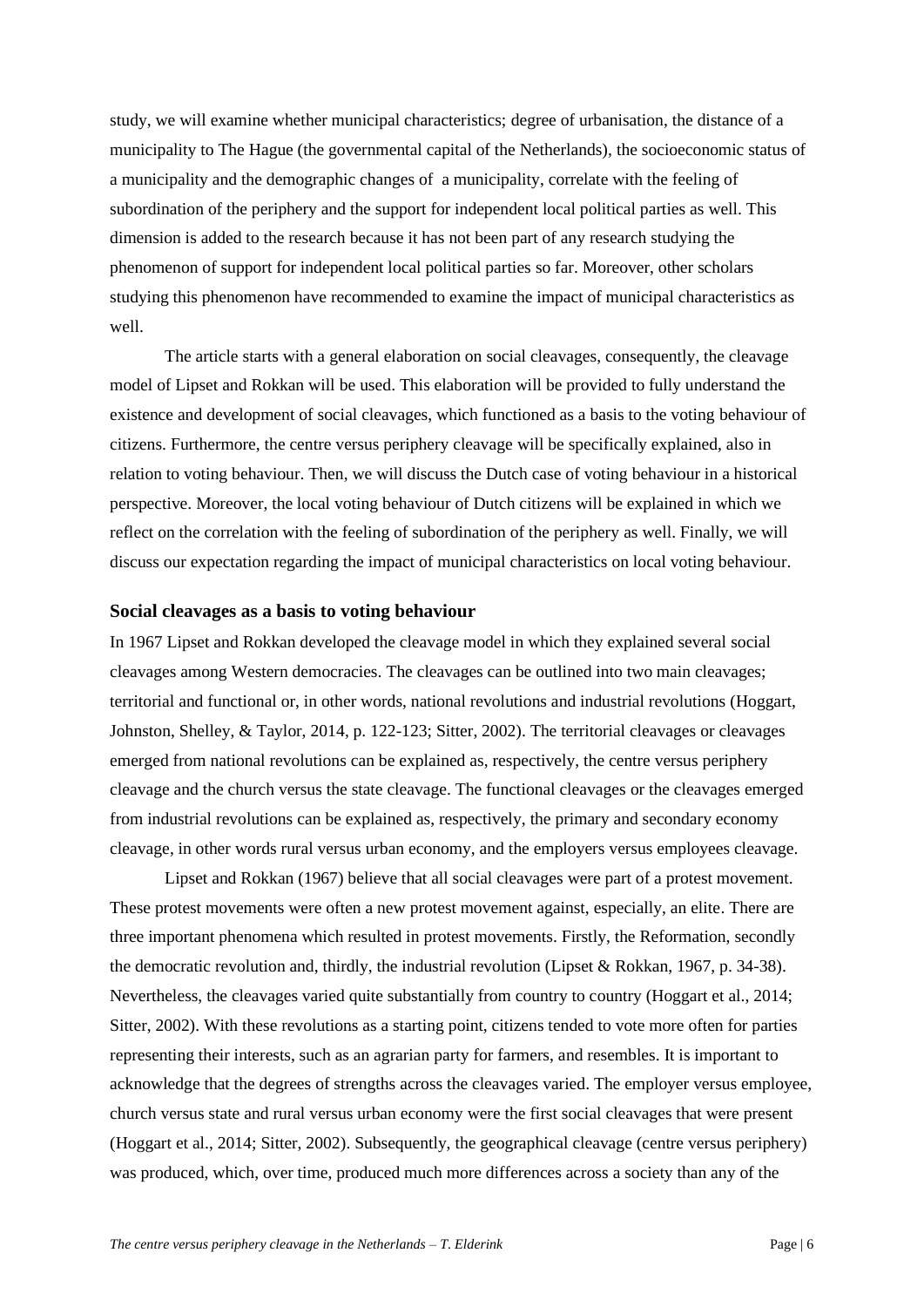other cleavages (Lipset & Rokkan, 1967, p. 44-46). Since there is commitment to locality and its dominant culture, a citizen votes for the representative of its region irrespective to their economic position (Lipset & Rokkan, 1967, p. 46). Although, when someone's social class is politically dominant it is more likely that citizens will vote with their class (Hoggart et al., 2014). Consequently, all cleavages have their influence on someone's voting behaviour, but in today's society the two most dominant and studied cleavages (social class and religion) are less dominant politically seen (Jansen, 2011; van der Brug, van Praag, & van der Eiijk, 2017). Eventually in the Netherlands, other cleavages regarding, for example, education, ethnic and cultural and economic values or ideologies became more important (van der Brug et al., 2017). However, this could be different between regions, since cleavages vary quite substantially across countries and across regions within countries as well (Alonso, Gómez, & Cabeza, 2013; Jansen, 2011; Jansen, De Graaf, & Need, 2011; Lijphart, 1988; Sitter, 2002).

#### *Centre versus periphery cleavage*

The centre versus periphery cleavage emerges when particular groups within society were or are against the national state building process and national policies which were initiated by central elites without any interest in peripheral region(s) (Lipset & Rokkan, 1967). Moreover, the centre versus periphery cleavages reflects on a conflict between the national culture and subordinate cultures or religious groups, often located in peripheral areas (Ford & Jennings, 2020). Scholars believed that this phenomenon occurred especially during the time that nation states were build. Although, nowadays there is still a centre versus periphery cleavage, with obviously a difference in strength among countries (Alonso et al., 2013). Even though this cleavage occurred quite recently across several countries, such as Belgium, Spain and the United Kingdom, and despite its centrality in fundamental theories regarding political science, scholars have not studied the centre versus periphery cleavage and its impact extensively (Alonso et al., 2013; Marks & Wilson, 2000).

The centre versus periphery cleavage has developed itself throughout time, but the context remained a cleavage between the centre of the state, and territories within the state who believe that they are less important (Alonso et al., 2013). As the cleavage may seem quite obvious, the centre versus periphery cleavage contains many complex issues such as economic, political and sociocultural issues (Alonso et al., 2013). Whereas economic development, specifically, has become an even more important issue within this cleavage, in which the centre of a state develops itself very strong while the development of peripheral and rural areas stagnated or even decreased over time (Ford & Jennings, 2020). Resulting in a brain drain in peripheral areas, meaning that younger and higher educated people are more likely to move to urban areas (Ford & Jennings, 2020; Rodríguez-Pose, 2018). This economic agglomeration shapes the centre versus periphery cleavage, resulting in polarization between subgroups in society living in different areas across the nation (Ford & Jennings, 2020; Rodríguez-Pose, 2018); the young and higher educated people with progressive and liberal believes in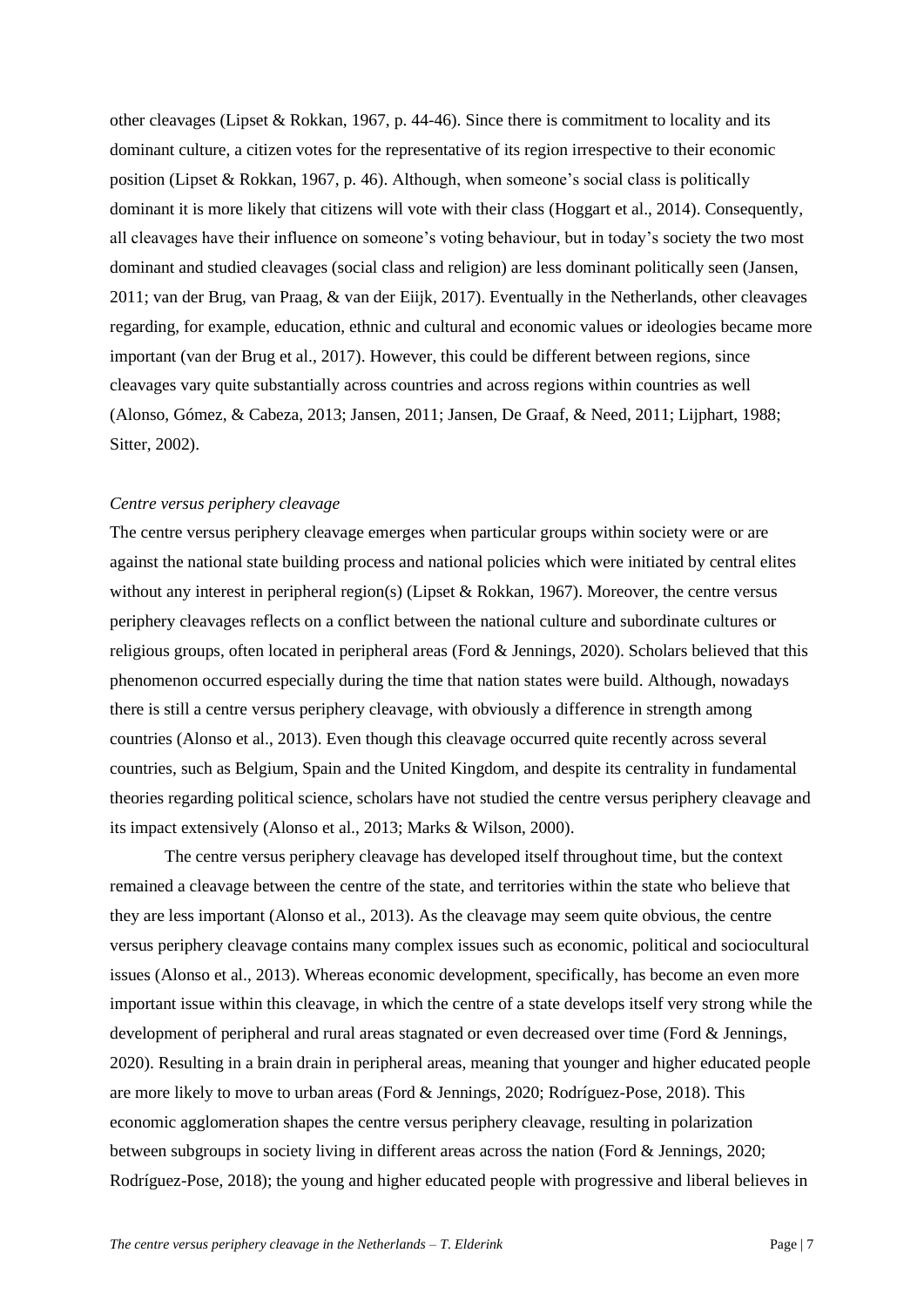urban areas, whereas older and less educated people with more populistic and conservative believes live in peripheral areas (Ford & Jennings, 2020; Jennings & Stoker, 2016, 2019).

The impact of the centre versus periphery cleavage is visible in the political atmosphere, in which most of the scholars argue that citizens in peripheral areas are voting for parties with a more local or anti-establishment focus since those citizens believe that the nation has no interest in their region (Ford & Jennings, 2020; Jansen & Boogers, 2018; Jennings & Stoker, 2016, 2019). Some global examples are the citizens of peripheral areas in Wisconsin who believe that the decline of their economy appeared due to the liberal believes and the political favouritism towards metropolitan areas of politicians holding office, a strong increase in votes in peripheral areas for the Front National in France which entails an anti-establishment vote, an increase of extreme right votes in peripheral areas during the Australian presidential elections while the urban areas voted for the Green Academic and, finally, the strong support for Brexit among citizens of peripheral areas due to a decreasing economy in their areas (Carreras, Irepoglu Carreras, & Bowler, 2019; Cramer, 2016; Ford & Jennings, 2020; Patana, 2018). This phenomenon is also visible in the Netherlands, where citizens with a feeling of subordination of their region are more likely to vote for populistic parties and anti-establishment parties on a national level (van Kessel, 2011) and to vote for independent local political parties during municipal elections (Jansen & Boogers, 2018). Next to a national context, the centre versus periphery cleavage is also visible in the European integration process (Marks & Wilson, 200), since European integration leads to, even more than a nation building process, less influence for peripheral areas and the citizens living there (Marks & Wilson, 2000).

Sociocultural issues mainly refers to the level of identification of citizens with their region and nation (van der Brug et al., 2017). If there is a strong centre versus periphery cleavage, there is a huge possibility that citizens in peripheral and rural areas identify themselves with characteristics and challenges of their own region and not with national characteristics and challenges since they have the feeling that their region is less important (Otjes, Stroebe, & Postmes, 2020; Rodríguez-Pose, 2018; van der Brug et al., 2017). Subsequently, when citizens have a feeling that the nation is not focussing on challenges of their region, there is a huge probability that they will vote for an anti-establishment party (Ford & Jennings, 2020; Otjes et al., 2020), which eventually could lead to a vote for an independent local political party.

Putting everything in perspective, we believe that feelings of subordination of the periphery contain three main dimensions based on deprivation. The three dimensions are economic deprivation, political deprivation and sociocultural deprivation, as explained above and argued by many scholars under which Staniland (1970) who discussed it quite specifically. Consequently, we expect that a citizen with a stronger feeling of subordination of the periphery is more likely to vote antiestablishment on a local level as well, meaning that those citizens are more likely to vote for an independent local political party.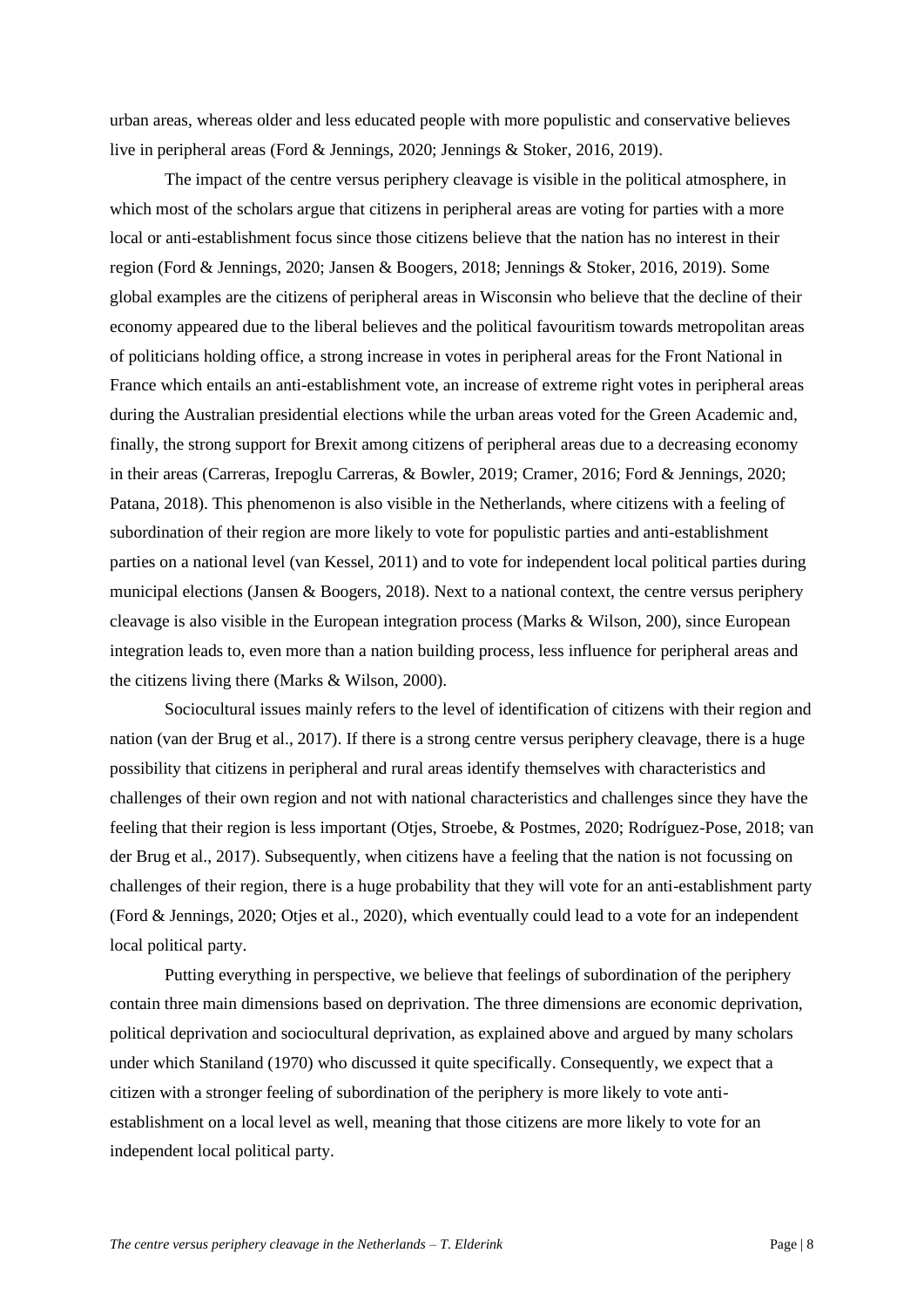#### <span id="page-8-0"></span>**Social and political cleavages in the Netherlands**

The political atmosphere in the Netherlands has developed a lot. Many of these developments are the effects of several phenomena throughout the years. A historical year is 1917, the year of the Pacification (Lijphart, 1988, p. 11), in which voting rights for all men from 25 years and older and equal financial support for all primary schools were established (Lijphart, 1988, p. 105).

Another main characteristic of the Dutch politics are the politics of accommodations. The electorate of the Netherlands was strongly divided in three main accommodations; the Roman-Catholics, the Protestant-Christians and the General, of which the latter one could be divided in the Socialists and the Liberals (Lijphart, 1988, p. 28). Subsequently, every citizen voted for the party who represented their accommodation. The pacification-politics in the Netherlands focused on reducing the problems between the different ideologies from the several accommodations in a peaceful manner, focused on deliberation and consensus (Lijphart, 1988, p. 99).

Since 1967 the political atmosphere in the Netherlands changed again. The structure of the accommodations faded and political parties across the accommodations started to cooperate (Lijphart, 1988, p. 12). An example is the establishment of the Christian Democratic Appel (CDA). Another example of the alteration of the political atmosphere is the establishment of small political parties, such as D66 and the PPR, the precursor of the Green Left (Groenlinks) (Lijphart, 1988, p. 22; Lucardie & Voerman, 2010). The alteration in the political atmosphere is strongly visible in the period from 1975 till 1997, in which, on the one hand, the support for the rightist liberals and the left socialist forces grouped under the name Green Left has increased. While, on the other hand, the support for the Christian Democrats and the Socialists has declined (Knutsen, 2006, p. 44). A main cause for this alteration are the rising incomes among citizens, the improved standards of living, under which improved consumption, and a greater level of leisure. These developments led to a situation in which citizens, among which a high percentage of working-class citizens, identified themselves with the middle class (Knutsen, 2006, p. 4). The industrial revolution has played an important role in the decrease of the social class cleavage (Dalton, Beck, & Flanagan, 1984).

More recently, the importance of cultural aspects in the political debate increased enormously. Aspects such as ethics and culture, among others immigration, euthanasia and marriage between homosexuals, play a more determining role in the political debate (Aarts & Thomassen, 2008; Jansen et al., 2011). Furthermore, topics such as unemployment, environmental problems and religion conflicts occurred on the political agenda (Aarts & Thomassen, 2008).

Compared with the historical context, voters nowadays are more influenced by ideologies about, among other things, culture and immigration and they are less loyal to the party representing their social class (Jansen, 2011, p. 154), while back in the days citizens voted for the party representing their accommodation or social class (Jansen et al., 2011).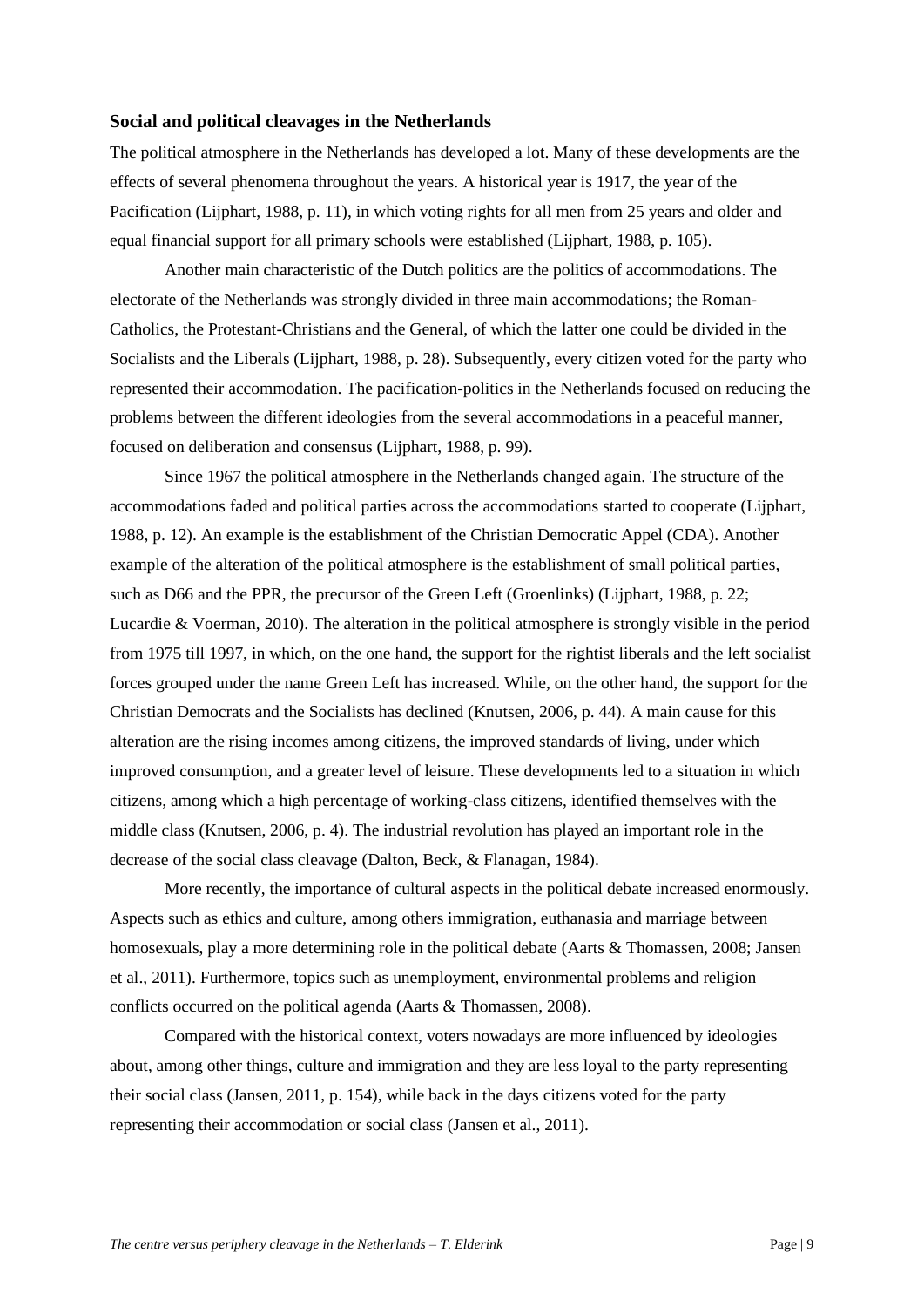#### <span id="page-9-0"></span>**The centre versus periphery cleavage and voting behaviour in the Netherlands**

Before elaborating about the centre versus periphery cleavage in the Netherlands, it is important to outline the geographical distinction between the historical accommodations in Dutch politics. As explained before, there were three main accommodations; Catholic, Protestant and General, in which the latter one could be divided in Social and Liberal. Consequently, the Catholics were dominant in the southern part of the Netherlands, the Protestant were dominant in the northern part of the Netherlands, whereas the centre of the Netherlands was quite mixed between all pillars as shown in figure 1 (Lijphart, 1988, p. 11-15; van Kersbergen, 2009, p. 122; de Voogd, 2013).

Putting this in perspective of the centre versus periphery cleavage, being part of the theory of Lipset and Rokkan (1967), we could conclude that the centre versus periphery cleavage in the Netherlands in a historical context contained a cleavage between the several accommodations; state (Protestant) versus church (Catholics) and employers (Liberals) versus employees (Socialists) as well (Lijphart, 1988; van Kersbergen, 2009). Throughout time, as the system of accommodations has been destabilised, other social cleavages got more visible by, for example, the establishment of an agrarian party (Lijphart, 1988, p. 21). Even more recently, as explained before, other factors such as cultural believes and immigration became more determining in voting behaviour (Jansen et al., 2011). These developments are visualised in figure 1 and 2. Figure 1 shows an electorate in which the two dominant cleavages in the Netherlands are strongly represented, whereas figure 2 shows an electorate in which cleavages are less important and the importance of nowadays issues, such as migration and equality rights have increased (de Voogd, 2013, 2017; Jansen, 2011).

#### **Figure 1**

*Dutch electorate over time 1918 - 1972*



Figure 1 Dutch electorate over time in a geographical context 1918 - 1972 (de Voogd, 2017)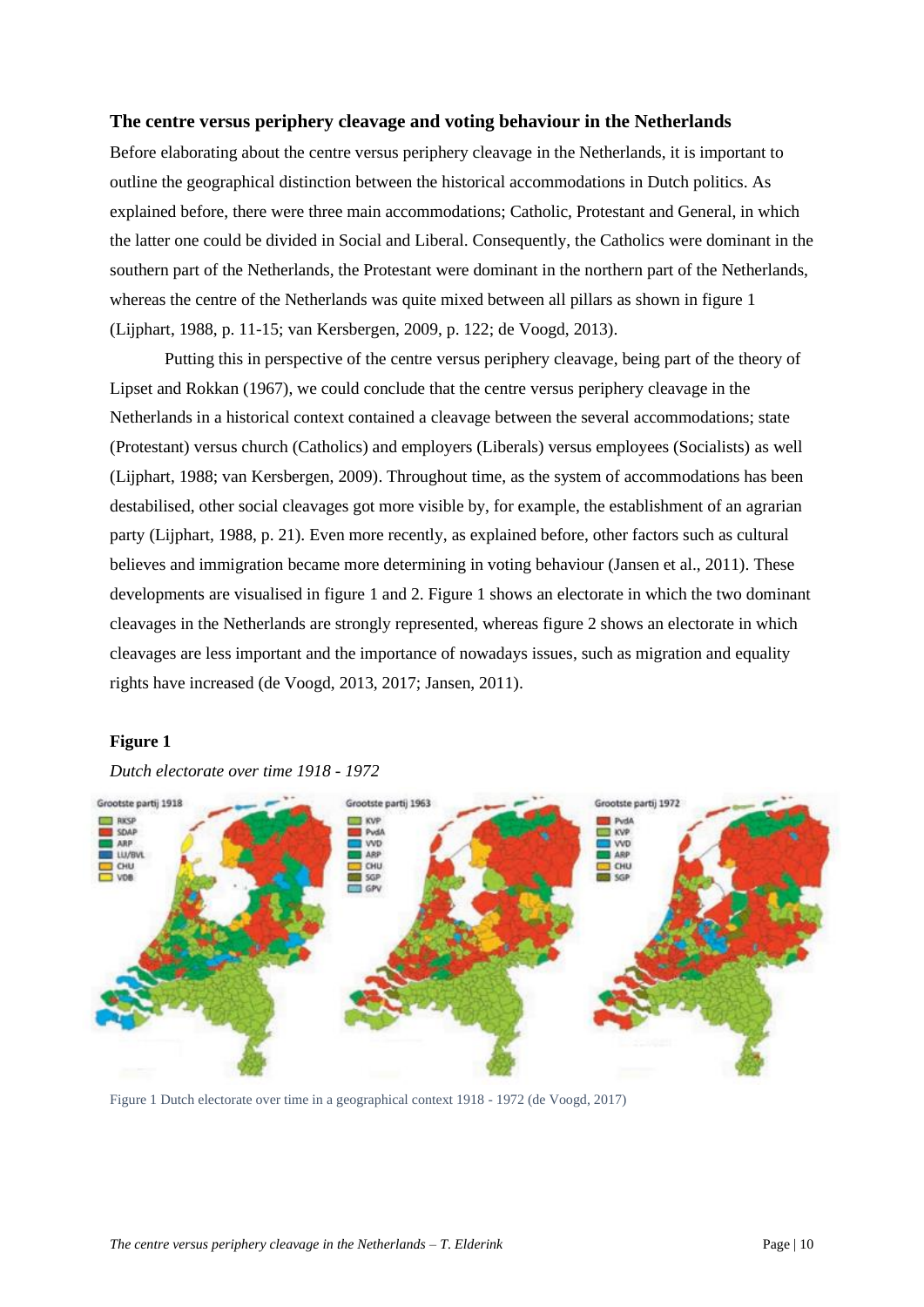# **Figure 2**



*Dutch electorate over time 2006 – 2012*

Figure 2 Dutch electorate over time in a geographical context 2006 – 2012 (de Voogd, 2017)

The question, however, if there still are any peripheral regions in a Western democracy as the Netherlands nowadays, remains. Therefore, the phenomenon of peripheral regions in the Netherlands will be discussed. Dühr (2009) explains that there are peripheral regions in the Netherlands, however, the context of scale in this discussion matters. The level of peripherality is measured along the standards of the country it concerns (Dühr, 2009). Accessibility and economic and social performance of a region are important indicators for measuring the level of peripherality (Dühr, 2009). Putting this in context of the Netherlands, Dühr (2009) concludes that the northern part of the Netherlands is peripheral. However, as Dühr (2009) only describes the northern part of the Netherlands as peripheral, Venhorst, Van Dijk and van Wissen (2010) emphasize that, next to the northern part, the eastern and southern part of the Netherlands are part of the Dutch periphery as well. They explain that younger and higher educated people, who grew up in peripheral areas, tend to move to more urban areas at a certain age (Venhorst et al., 2010), as explained by Ford and Jennings (2019) and Rodríguez-Pose (2018). Resulting, as explained before, in a situation in which the more progressive voters are living in urban areas, while the more conservative and anti-establishment voters live in peripheral areas.

Putting this in perspective of the three dimensions of the feelings of subordination of the periphery, starting with economic deprivation, there is a strong economic difference between regions (CBS, 2017). The overall Gross Domestic Product (GDP) of the Netherlands has increased (CBS, 2017). Although, if these figures are specified, a huge difference among the centre of the Netherlands and other regions occurs. For example, the GDP of the Randstad, a region in the western part of the Netherlands, has increased over more than four times than the GDP of regions like Oost-Groningen, a region in the northern part of the Netherlands (CBS, 2017). Another example is the inequality coefficient (Gini-coefficient) between provinces and COROP-regions in the Netherlands, which has almost doubled in the years from 1995 till 2014 (Butkus et al., 2018). Consequently, we believe that citizens who live in regions with a stagnated or decreased economic development have feelings of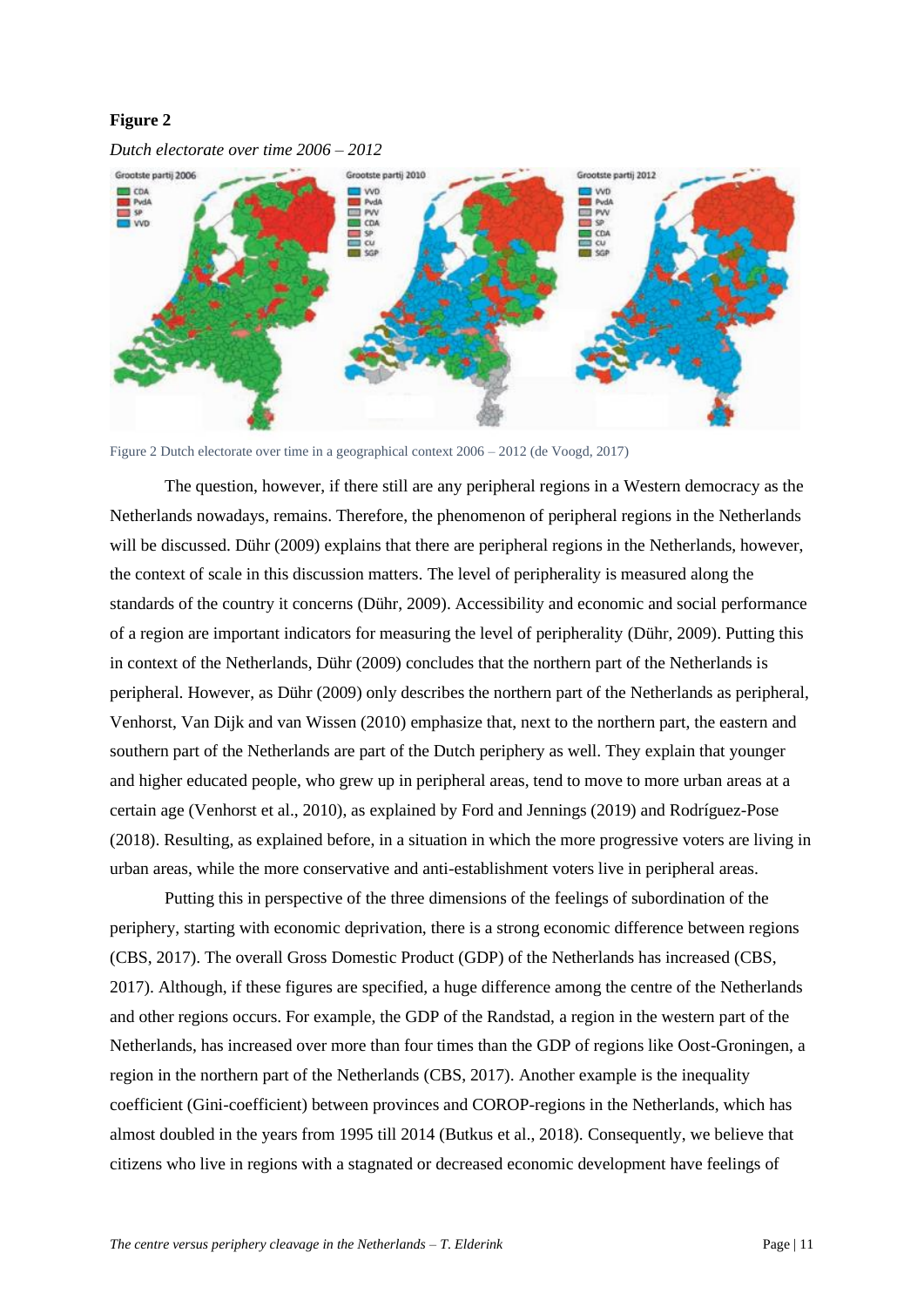economic deprivation. Subsequently, the decrease in economic development leads to an increase in support for anti-establishment parties (Rodríguez-Pose, 2018). An specific example in the context of political deprivation is the gas extraction in northern parts of the Netherlands, which has increased the distrust in national politics by the citizens living in those regions (Otjes et al., 2020). Such issues strengthens the feeling of political deprivation, meaning that citizens in those regions are increasingly distrusting (national) politics which could eventually lead to an increasing amount of antiestablishment votes, subsequently voting for independent local political parties at municipal elections (Jansen & Boogers, 2018; Otjes, 2018, 2019; Otjes et al., 2020). Furthermore, independent local political parties are, due to their independence, more able to represent the interests of citizens of a specific municipality (Boogers & Voerman, 2010). Eventually, inhabitants of regions with a lower or no economic development and less interests in national politics due to a difference in challenges will have a stronger feeling of sociocultural deprivation, since they will be seen as the regions who do not matter (Rodríguez-Pose, 2018). From this point of view, people are more likely to vote antiestablishment (Ford & Jennings, 2020; Otjes, 2018; Rodríguez-Pose, 2018). Putting this all in perspective, we believe that people who have a stronger feeling of subordination of the periphery are more likely to vote for independent local political parties.

# <span id="page-11-0"></span>**Local voting behaviour**

The last couple of decades independent local political parties in the Netherlands have increased their support enormously. Subsequently, the results of the local elections of 2018 show a result of 29% of the votes won by independent local political parties (Otjes, 2019). With this result, the independent local political parties are the largest bloc after the municipal elections in 2018, while in 1986 these parties won 12% of the total votes (Otjes, 2019). Thus, the support for independent local political parties has almost doubled in the last, more or less, 30 years (Otjes, 2019). Striking with the fact that, the increase of independent local political parties was considered as a temporary phenomenon by scholars and others in the 90s (Boogers & Weterings, 2002).

An independent local political party has no ties with national political parties (Boogers & Voerman, 2010). These parties are more focused on local affairs and issues and, therefore, have an ideology about the local community, without any influence from national politics (Boogers & Voerman, 2010; Otjes, 2018). Concluding, that independent local political parties are merely locally organised and competing in only one local political jurisdiction (Boogers, 2008; Boogers & Voerman, 2010; Marion Reiser & Holtmann, 2008). An important strength of independent local political parties is the willingness to cooperate and solve local practical issues, which is in the eyes of the local politicians more important than positioning themselves as a left or right wing party compared to local departments of national parties (Åberg & Ahlberger, 2015).

While explaining the increasing support for independent local political parties we will use the three dimensions economic deprivation, political deprivation and sociocultural deprivation. Before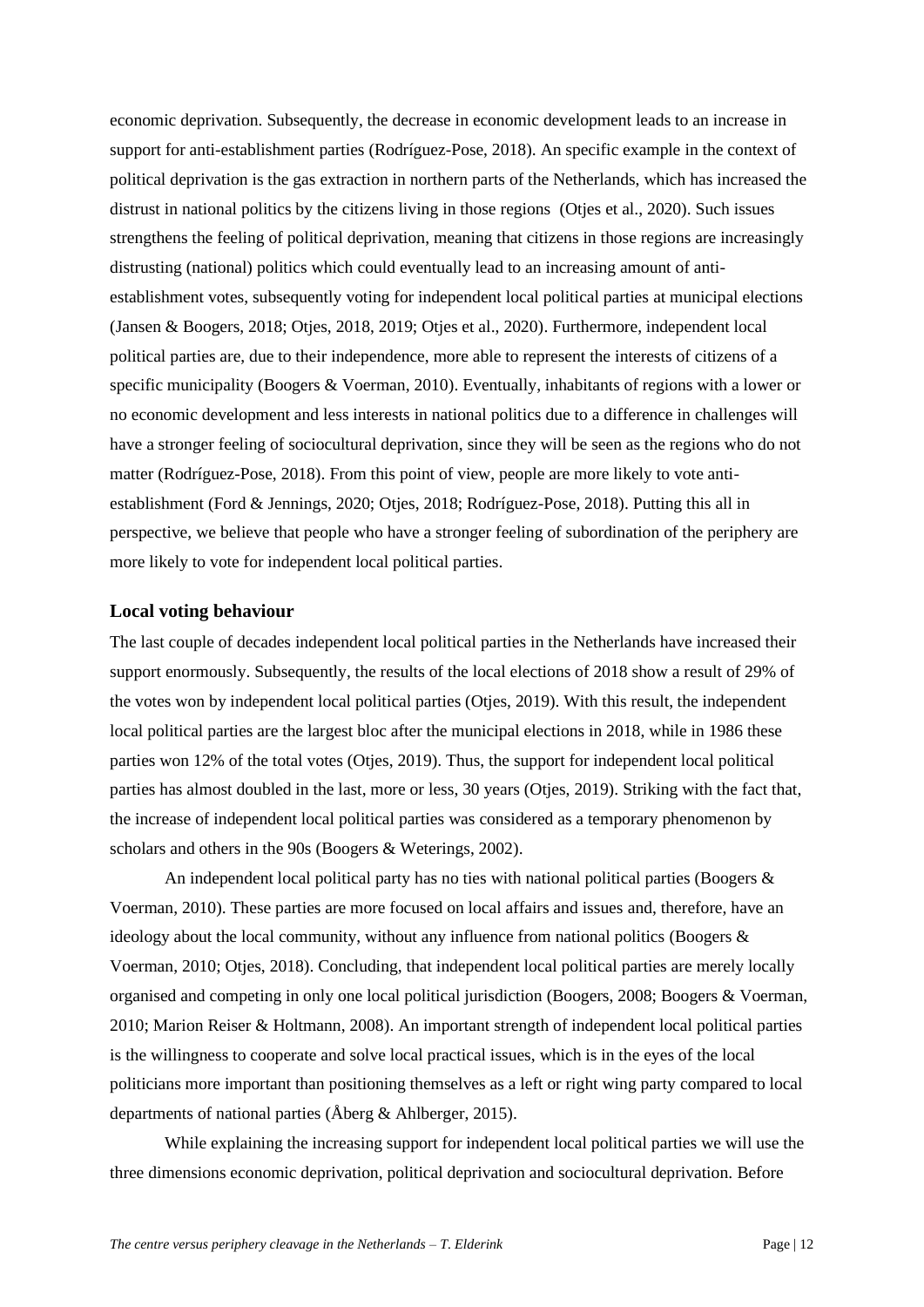elaborating about these three dimensions, it is important to acknowledge that earlier research has explained that citizens who are older, with lower education and a lower income are more likely to support independent local political parties (Jansen & Boogers, 2018; Jansen & Denters, 2018).

Economic deprivation is mainly focused on voting anti-establishment, due to differences in, among other things, economic development. Citizens who live in regions with a stagnated or even decreased economic development, while other regions have an increasing economic development, are more likely to vote anti-establishment and thus for an independent local political party (Carreras et al., 2019; Cramer, 2016; Ford & Jennings, 2020). A strength of independent local political parties in economic issues is their possibility to focus on local interests without any interference of a national department (Boogers & Voerman, 2010). Subsequently, independent local political parties are functioning on an ad hoc basis in which local interests and expertise's have a prominent role (Boogers & Voerman, 2010; Dekker, de Hart, & van den Berg, 2004).

An explanation of the increase of support for independent local political parties from a political deprivation point of view is the distrust and less interest in national politics (Jansen & Boogers, 2018). Subsequently, the support for populistic parties on a national level, such as the Freedom Party and the Socialists Party, has increased (Otjes, 2019; van Kessel, 2011). However, these parties are missing representation on a local level. Since there is little representation of populistic parties on a local level, these voters become 'homeless voters' during local elections. Therefore, these voters are more likely to vote for independent local political parties as a local anti-establishment alternative (Boogers & Voerman, 2010; Otjes, 2018, 2019; van Kessel, 2011). Another explanation for the increase of support for independent local political parties, is the enrichment of independent local political parties via, among other things, new political dividing lines between local and supra-national interests and the local geographic and demographic interests (Boogers & Voerman, 2010).

The increase of support for independent local political parties from a sociocultural point of view is mainly focused on regional identification (Otjes et al., 2020). A specific example are the earthquakes due to gas extraction in the northern part of the Netherlands, leading to more votes for anti-establishment parties, under which independent local political parties (Otjes et al., 2020). Furthermore, citizens who have a stronger feeling of regional subordination are more likely to vote for an independent local political party (Jansen & Boogers, 2018). Especially due to the fact that independent local political parties only focus on local issues and, therefore, maintain or even strengthen their rootedness in local communities (Boogers & Voerman, 2010).

Another important aspect is the active membership of citizens across local political parties, in which independent local political parties are more able to successfully recruit new candidates for coming elections (Boogers & Voerman, 2010). Moreover, citizens who do not align with the ideology of national parties turn to independent local political parties, since these parties share ideologies varying from left-wing to right-wing and from progressive to conservative (Boogers, Lucardie, & Voerman, 2007; Otjes, 2018). Another strength of independent local political parties is the regular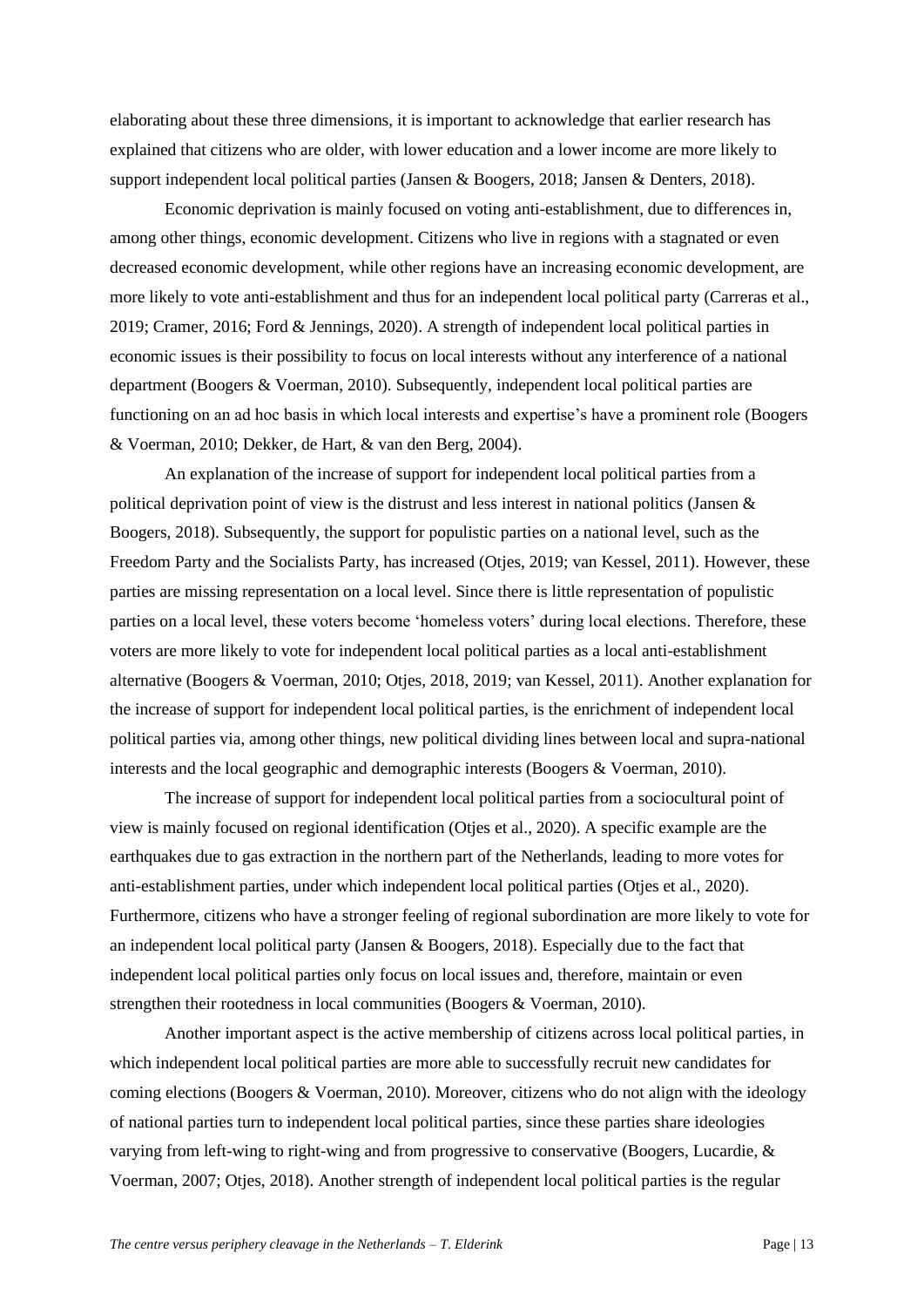contact of these parties with citizens and the community, therefore these parties maintain strong ties with the local community (Boogers, Lucardie, & Voerman, 2007; Boogers & Voerman, 2010). Consequently, the first hypothesis of our research is as follows: *people with a stronger feeling of subordination of the periphery support independent local political parties (H1)*.

#### *Municipal characteristics*

Despite all these insights in local voting behaviour of Dutch citizens, the impact of municipal characteristics has not been studied so far. Otjes (2019) motivates that including municipal characteristics in research allows us to trace the effect of the supply-side of local politics. In other words, this gives the possibility to study an individual's voting behaviour in a situation when someone's preferred party is not running for office during local elections (Otjes, 2019). A comparative study about Denmark, the Netherlands, Norway and the United Kingdom already explained the plausibility of a negative effect between the size of a municipality on citizen satisfaction with local governments and the elected politicians (Denters, 2002). Consequently, inhabitants of small municipalities are more satisfied with their local government, furthermore, these inhabitants trusted their locally elected politicians more than inhabitants of bigger municipalities (Denters, 2002). Putting this in perspective with the theory of Boogers and Voerman (2010) and Otjes (2018; 2019) in which they explain that independent local political parties are more dominant in smaller municipalities, it is plausible that, for example, due to the higher density of personal contact and stronger rootedness of independent political parties, the trust in the politicians of these parties is higher. Especially, since the trust in local politicians in smaller municipalities is significantly higher than in national politicians (Denters, 2002).

The question if municipal characteristics have an impact on the local voting behaviour of Dutch citizens and, specifically, voting on independent local political parties, remains. Above all, as explained before, people who live in peripheral areas are more likely to vote more conservative or anti-establishment (Ford & Jennings, 2020; Jennings & Stoker, 2016, 2019). Subsequently, we believe that the more progressive voters in the Netherlands live in urban areas. Whereas, we expect that people living in peripheral areas, with a feeling of subordination of the periphery, are more likely to vote conservative and, therefore, vote for independent local political parties. This is in line with the theory of Dühr (2009), who explains that regions outside the Randstad (the core region of the Netherlands) are less accessible and, therefore, citizens living in those regions will have a stronger feeling of subordination. Specifically peripheral regions are less accessible, especially when citizens use public transport. However, peripheral regions are also less accessible when citizens use their own transport possibilities, such as their own car, since there is less infrastructure compared to the core region of the Netherlands (Dühr, 2009).

While comparing the economic development of peripheral regions with core regions, in the Netherlands, we see an increasing difference between those two types of regions (CBS, 2017). As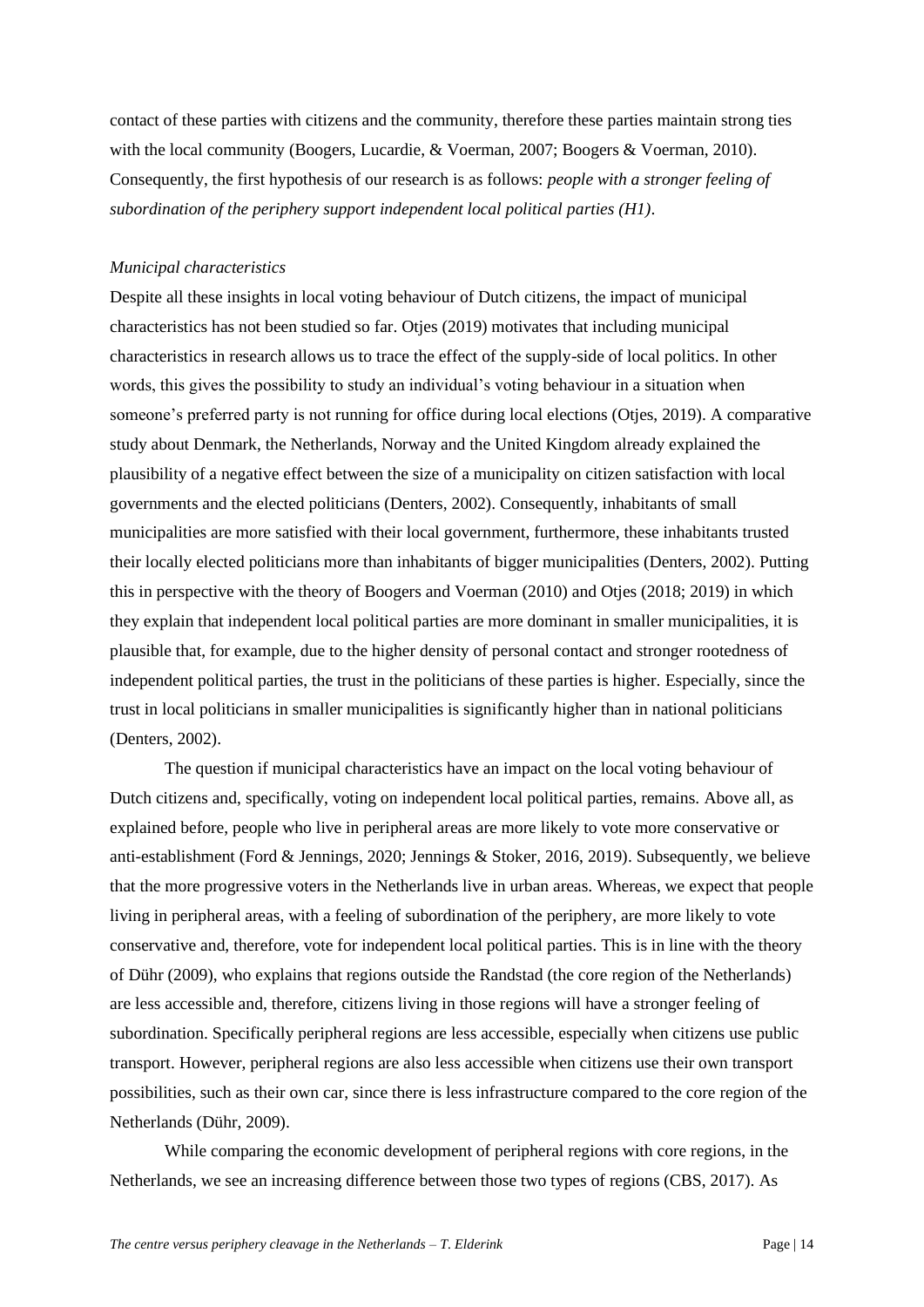explained before, there is a difference in the GINI-coefficient as well as the GDP of a region. Over the period from 1995 till 2014 the GINI-coefficient of the Netherlands has almost doubled (Butkus et al., 2018). Subsequently, the difference between GDP's of regions has increased as well. For instance, the GDP of the Randstad has increased for over more than four times compared to the GDP of Oost-Groningen (CBS, 2017). These differences in economic development could lead to different voting behaviour. Consequently, scholars argue that people living in peripheral regions, with a lower, stagnated or even negative economic development are more likely to vote anti-establishment (Carreras et al., 2019; Cramer, 2016; Ford & Jennings, 2020; Rodríguez-Pose, 2018).

Additionally, the Netherlands has a special government programme for peripheral regions with strong negative demographic changes, especially a decline in young and potential inhabitants (Ministerie van Binnenlandse Zaken & Koninkrijksrelaties, 2018). This results in very complex challenges regarding the housing market, elderly care, the economy and the accessibility of those regions (Ministerie van Binnenlandse Zaken & Koninkrijksrelaties, 2018). These regions are typed as 'krimpregio's' and 'anticipeerregio's'. Subsequently krimpregio's have a 12.5% (or more) decrease of inhabitants in the period 2014 till 2040, whereas anticipeerregio's have a slightly less decrease of inhabitants, but the decrease in those regions will potentially grow (Ministerie van Binnenlandse Zaken & Koninkrijksrelaties, 2018). Since these regions have not been part of any study regarding this subject so far, we will implement them as variables to our study and, therefore, tend to determine whether living in such a region has a correlation with the support for independent local political parties.

Therefore, the following three hypotheses of our research are as follows; *people living in municipalities with a lower degree of urbanisation, a larger distance to The Hague, a lower socioeconomic status and with population decline have a stronger feeling of subordination of the periphery (H2); people living in municipalities with a lower degree of urbanisation, a larger distance to The Hague, a lower socioeconomic status and with population decline support independent local political parties (H3); people living in municipalities with a lower degree of urbanisation, a larger distance to The Hague, a lower socioeconomic status and with population decline have a stronger feeling of subordination of the periphery and, therefore, support independent local political parties (H4).* 

#### *The study*

As explained before, this study examines the correlation between the feeling of subordination of the periphery and the support for independent local political parties by Dutch citizens and to what extent municipal characteristics are influencing this correlation. Since the variables have a bi-variate character a bi-variate explanatory cross-level research design will be used.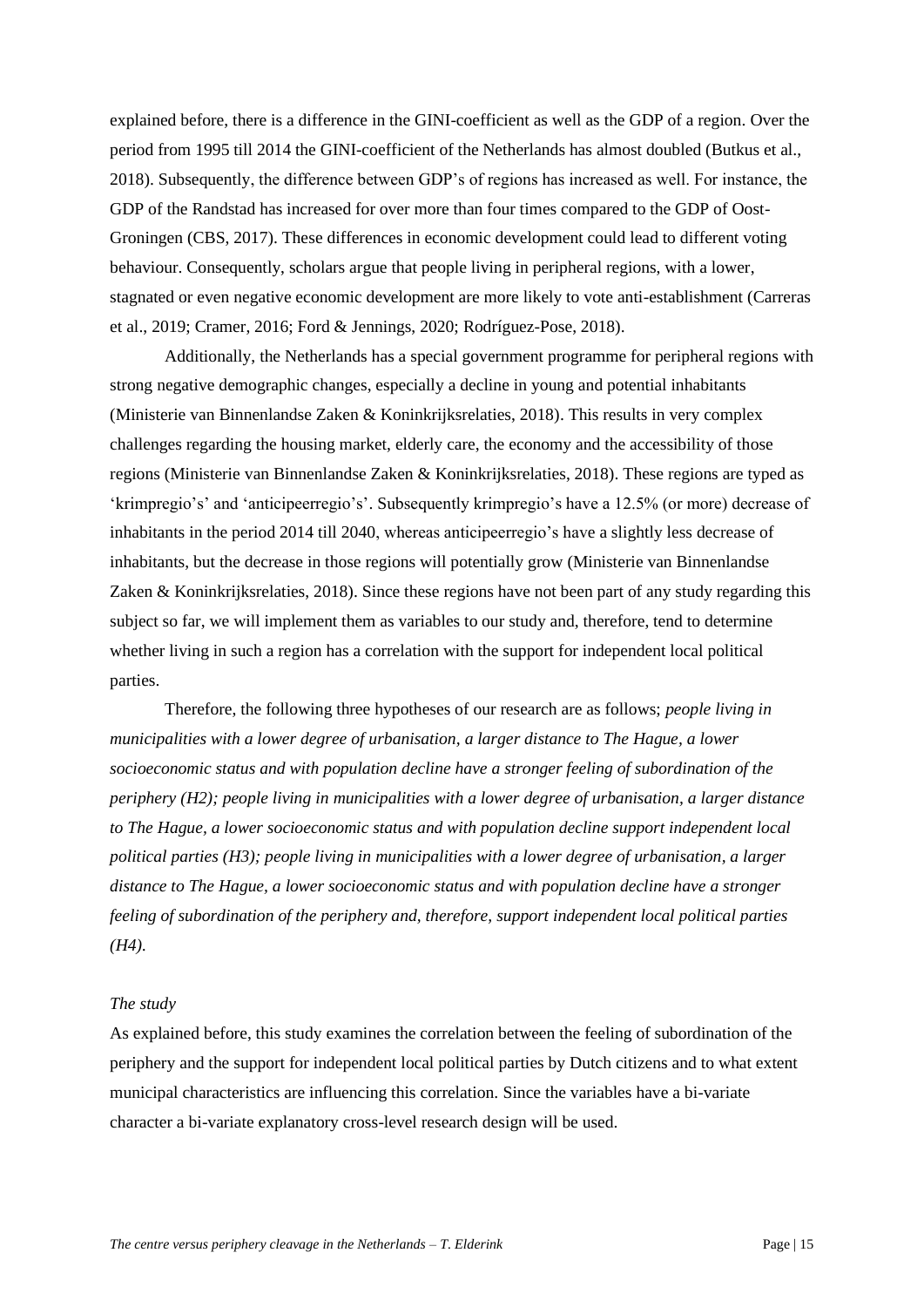The two independent variables (feeling of subordination of the periphery and the municipal characteristics) and the correlation with the dependent variable (voting for independent local political parties) explains the cross-level character of this research, as shown in figure 3.

# **Figure 3**

*The conceptual model*



#### <span id="page-15-0"></span>**Data & variable construction**

This study uses three datasets to test the hypotheses. The survey data of the Dutch Local Election Study 2018 (DLES) (Jansen & Denters, 2018), data from the database of the Centraal Bureau voor de Statistiek (CBS, 2018) and MapitoutiAmsterdam (MapItOut, 2020).

The DLES will be used to measure the three dimensions of the feelings of subordination of the periphery and the support for independent local political parties among Dutch citizens, based on a survey held during the Dutch municipal (local) elections in 2018 among 2652 households (N=2652) (Jansen & Denters, 2018). The response rate of the DLES is 78.5%. The dataset of the DLES has been manually enriched with data about municipal characteristics from other datasets such as the data about the degree of urbanisation from CBS and the distance to The Hague from MiA. The operationalisation of the variables is discussed below.

The *support for independent local political parties* will be measured by using the dataset of the DLES, in which the respondents are asked to indicate on which party they have voted. This question has been formulated as a categorical question with municipal specific answers. For the purpose of privacy regulations these answers have been transformed into broader categories, on the one hand differentiating between all major Dutch parties which are also active at the national level, on the other hand grouping the different local parties together. The possible answers are; 1) I do not want to say, 2) I do not know, 3) VVD, 4) PVV, 5) CDA, 6) D66, 7) GroenLinks, 8) SP, 9) PvdA, 10) ChristenUnie, 11) PvdD, 12) 50Plus, 13) SGP, 14) DENK, 15) FvD, 16) Local (or other) party, 17)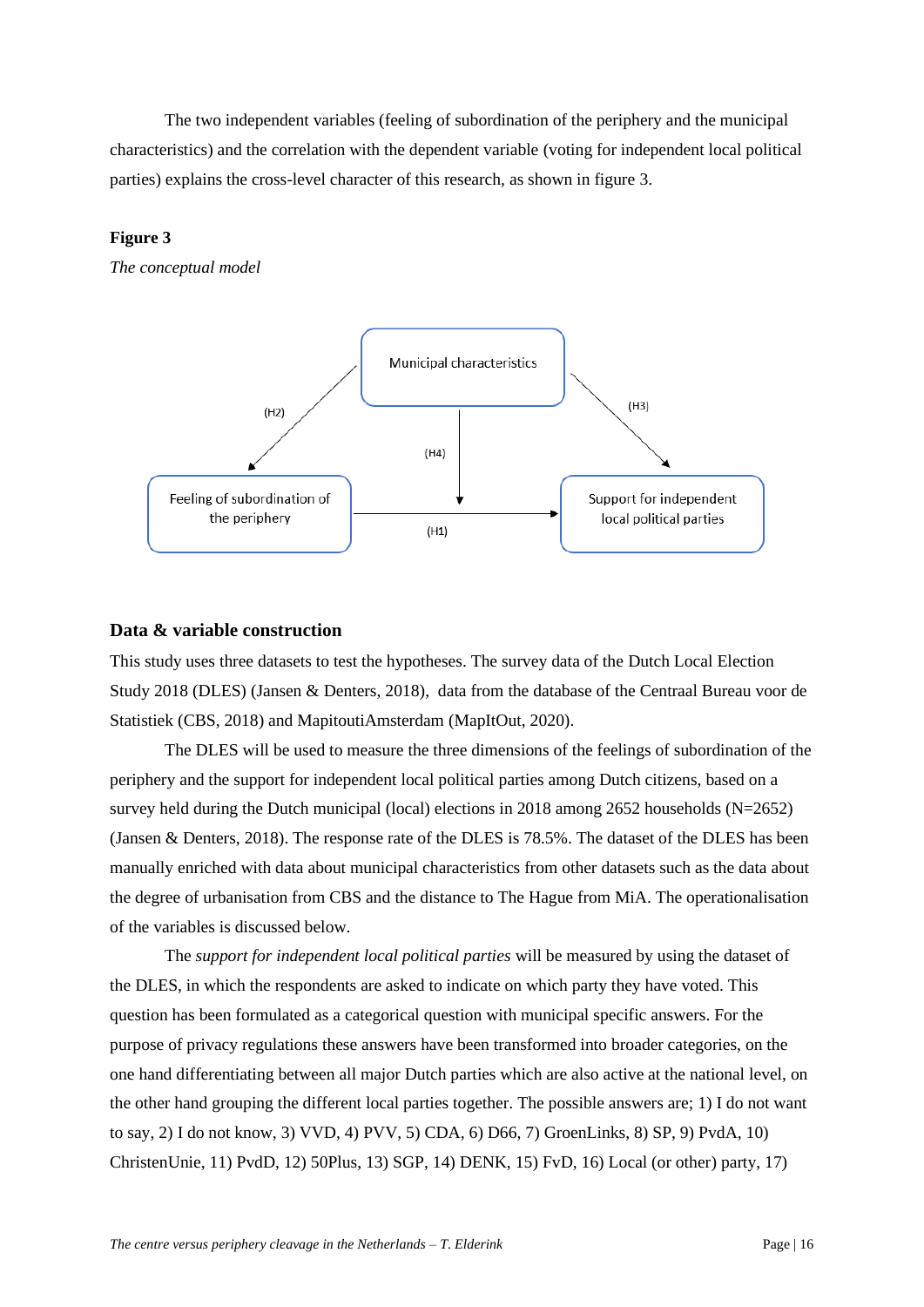Progressive combination (PvdA,GL,D66), 18) Christian combination (CU,SGP), 19) Other national party, 20) Blanco. This data will be transformed into two categories; 1) voted for an independent local political party, 0) all other options, including not voted for an independent local political party and abstention.

The concept *feeling of subordination of the periphery* is an individual feeling containing three dimensions, namely economic deprivation, political deprivation and sociocultural deprivation. The variable feeling of subordination of the periphery has been measured via statements about these three dimensions. Respondents were asked, based on a 7-points scale, to answer if they fully disagree (1 point) or fully agree (7 points) with a particular statement. Economic deprivation has been measured via the statement: "the national government has not done enough to ensure or improve the vitality of my region". Political deprivation has been measured via the statement; "national politicians are not interested in my part of the country". Sociocultural deprivation has been measured via the statement: "people in our country look down on people coming from my region". The average score of these dimensions together determines whether an individual has a feeling of subordination of the periphery, therefore the dimensions will be computed into a new variable representing the average score on the three dimensions explaining the feelings of subordination of the periphery. To test the reliability of these dimensions as measurement of feelings of subordination of the periphery, a Cronbach's Alpha test has been conducted. The test resulted in a score of .794 which is an acceptable, almost good, score on the Cronbach's Alpha test.

The *degree of urbanisation*, a municipal characteristic, will be examined via a scale with five categories. These categories vary from 1) rural; less than 500 addresses a km2, 2) non-urban; 500 to 1000 addresses a km2, 3) urban; 1000 to 1500 addresses a km2, 4) strongly urban; 1500 to 2500 addresses a km2, 5) very strongly urban; 2500 or more addresses a km2.

The *distance to The Hague from municipalities*, a municipal characteristic, has been measured manually by using the MiA database. This dataset provided us the possibility to determine the distance in travelling time by car from municipalities to The Hague (MapItOut, 2020). The distance from the municipalities to The Hague has been measured from the city hall of a municipality to the city hall of The Hague. For the purpose of this study we have manually categorized the data into the following five categories; 1) very small distance to The Hague; <16 minutes, 2) small distance to The Hague; from 16 till 20 minutes, 3) moderate distance to The Hague; from 31 till 45 minutes, 4) long distance to The Hague; from 46 till 60 minutes, 5) very long distance to The Hague; > 60 minutes.

The *socioeconomic status of a municipality*, a municipal characteristic, will be measured via the research of DLES, which already included municipal data of CBS. The socioeconomic status of a municipality will be determined based on the average house price per municipality as an indicator. The municipalities are categorized in three categories; 1) less than 200k, 2) from 200k till 300k, 3) more than 300k. This is, however, not the most reliable measure to determine the socioeconomic status of a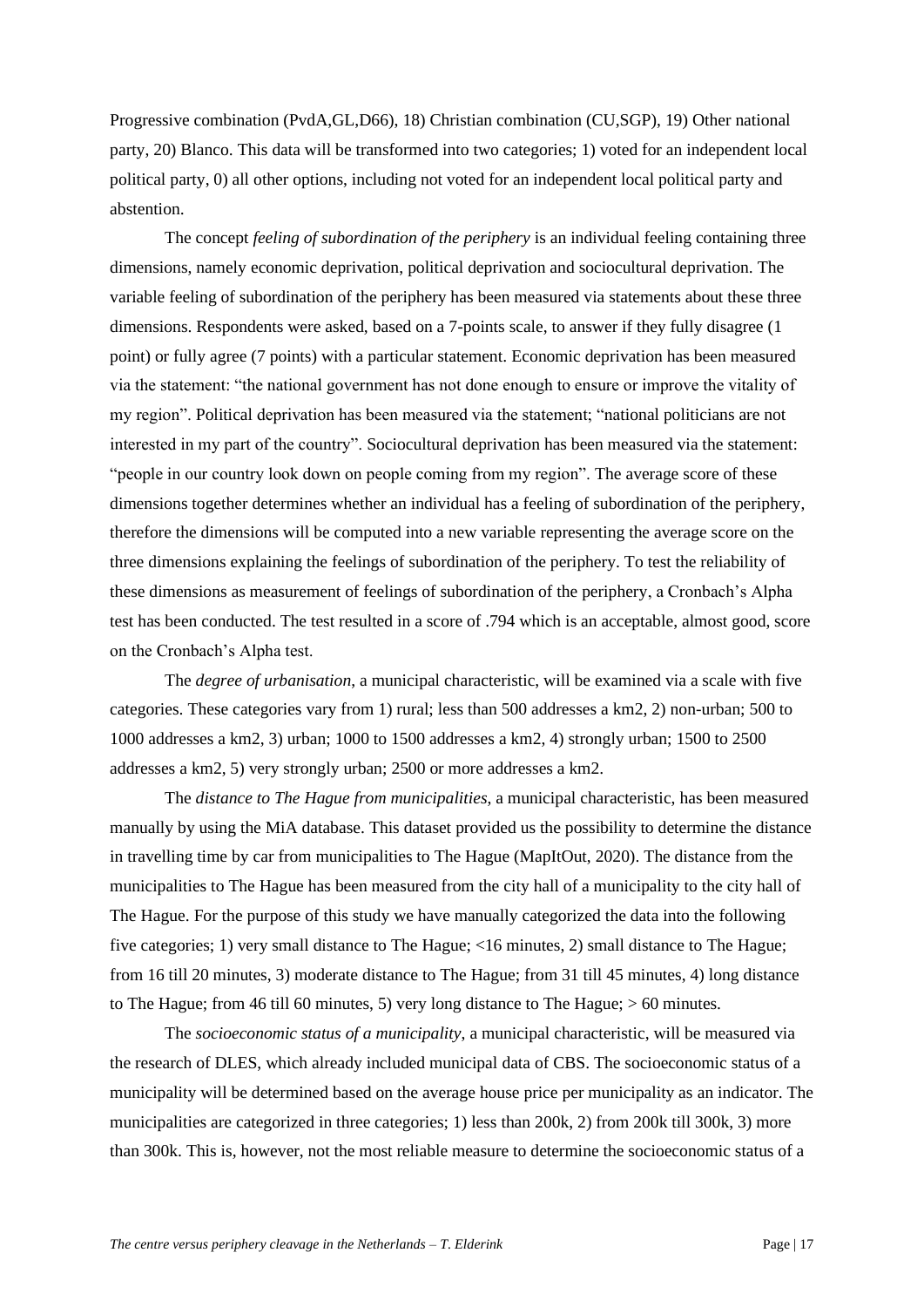municipality. Nevertheless, since the data has been gathered according the directives of, among others, the GDPR, it is impossible to use a more precise measurement for the socioeconomic status.

The variable *demographic changes,* a municipal characteristic, has been manually added to the dataset, based on geographical information of the Ministry of Interior and Kingdom Relations (Rijksoverheid, 2015). The data has been categorized as follows; 0) no population decline, 1) population decline.

Since earlier research has explained several other causes for the support of independent local political parties, we have introduced three control variables which correlate with the support for independent local political parties to test the validity of this research. These control variables are *age, education* and *income*. Subsequently, elderly and lower educated people, with an expected lower income, are more likely to vote for independent local political parties (Jansen & Boogers, 2018; Jansen & Denters, 2018).

The *age* of the respondents has been measured via the following categories; 1) 18 till 24 years, 3) 25 till 34 years, 4) 35 till 44 years, 5) 45 till 54 years, 6) 55 till 64 years, 7) 65 years or older. These categories will be computed into three new categories; 1) young adults; 18 years till 34 years, 2) adults; 35 years till 64 years, 3) elderly; 64 years and older.

The *level of education* has been measured in categories based on the Dutch school system. The respondents have been asked to fill in their highest finished degree. The categories are as follows: 1) primary school, 2) VMBO, 3) HAVO/VWO, 4) MBO, 5) HBO, 6) WO, 7) different, 8) not finished any degree, 9) not started a programme at any education level (yet). These categories will be transformed into three new categories; 1) low education; primary school, VMBO, not finished any degree and not started a programme yet, 2) middle education; HAVO/VWO and MBO, 3) higher education; HBO and WO. Different will be marked as missing.

Moreover, we are interested whether someone's individual socioeconomic status influences the feeling of subordination and the support for independent local political parties. Therefore, we will add *income* as a control variable as well. The levels of net income of an individual are based on the categories used in the DLES; 0) no income, 1) 500EUR or less, 2) 501EUR till 1000EUR, 3) 1001EUR till 1500EUR, 4) 1501EUR till 2000EUR, 5) 2001EUR till 2500EUR, 6) 2501EUR till 3000EUR, 7) 3001EUR till 3500EUR, 8) 3501EUR till 4000EUR, 9) 4001EUR till 4500EUR, 10) 4501EUR till 5000EUR, 11) 5001EUR till 7500EUR, 12) more than 7500EUR, 13) I do not know, 14) I do not answer. These categories will be transformed into three new categories, low-middle-high, based on a report of the NIBUD (Madern & Burg, 2012, p. 4); 1) low income; categories 0 till 3, 2) middle income; categories 4 till 6, 3) high income; categories 7 till 12. The categories 13 and 14 are marked as missing.

Finally, we will examine whether the sex of a respondent is a determining variable as well. Therefore, the variable sex will be used as a control variable as well; 1) male, 0) female.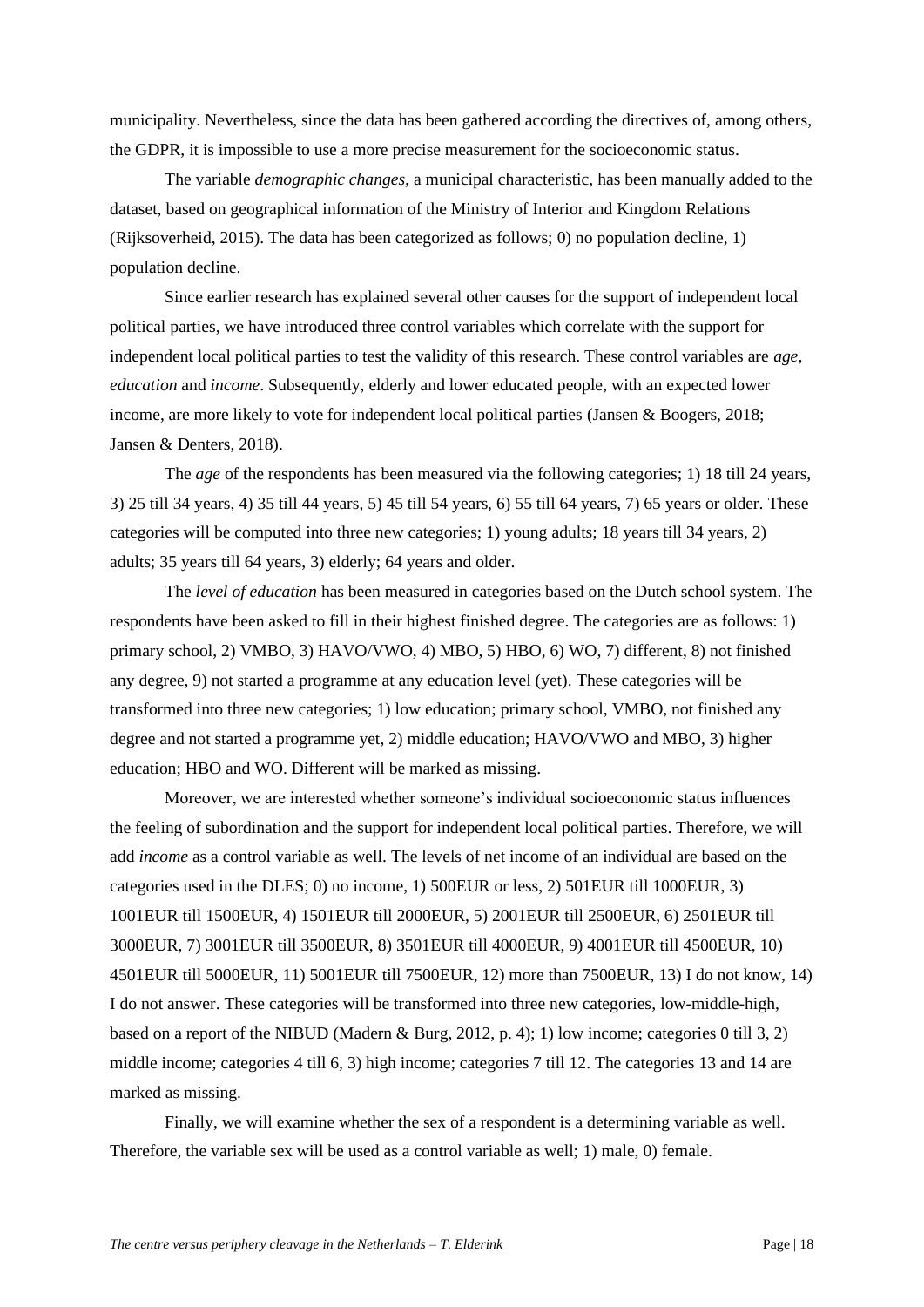# **Table 1**

| Descriptive statistics |                                                 |                    |      |           |      |            |  |  |
|------------------------|-------------------------------------------------|--------------------|------|-----------|------|------------|--|--|
| <b>Variable</b>        |                                                 | <b>Frequencies</b> | Mean | Std. Dev. | Min  | <b>Max</b> |  |  |
|                        | Support for independent local political parties |                    |      |           |      |            |  |  |
|                        | Yes                                             | 538 (80,1%)        |      |           |      |            |  |  |
|                        | N <sub>o</sub>                                  | 2166 (19,9%)       |      |           |      |            |  |  |
|                        | Feelings of subordination of the periphery      |                    |      |           |      |            |  |  |
|                        | Feelings of subordination of the                | 2698 (100%)        | 3,47 | 1,40      | 1,00 | 7,00       |  |  |
|                        | periphery                                       |                    |      |           |      |            |  |  |
|                        | Degree of urbanisation                          |                    |      |           |      |            |  |  |
|                        | Rural                                           | 415 (15,5%)        |      |           |      |            |  |  |
|                        | Non-urban                                       | 529 (19,7%)        |      |           |      |            |  |  |
|                        | Urban                                           | 583 (21,7%)        |      |           |      |            |  |  |
|                        | Strong urban                                    | 730 (27,2%)        |      |           |      |            |  |  |
|                        | Very strongly urban                             | 428 (15,9%)        |      |           |      |            |  |  |
|                        | <b>Distance to The Hague</b>                    |                    |      |           |      |            |  |  |
|                        | Very small                                      | 103 (3,8%)         |      |           |      |            |  |  |
|                        | Small                                           | 263 (9,7%)         |      |           |      |            |  |  |
|                        | Moderate                                        | 275 (10,2%)        |      |           |      |            |  |  |
|                        | Long                                            | 598 (22,1%)        |      |           |      |            |  |  |
|                        | Very long                                       | 1465 (54,2%)       |      |           |      |            |  |  |
|                        | Socioeconomic status                            |                    |      |           |      |            |  |  |
|                        | $<$ 200 $k$                                     | 1184 (45,1%)       |      |           |      |            |  |  |
|                        | 200-300k                                        | 1375 (52,3%)       |      |           |      |            |  |  |
|                        | $>300k$                                         | 68 (2,6%)          |      |           |      |            |  |  |
|                        | Demographic changes                             |                    |      |           |      |            |  |  |
|                        | Population decline                              | 475 (17,6%)        |      |           |      |            |  |  |
|                        | No population decline                           | 2229 (82,4%)       |      |           |      |            |  |  |
| Age                    |                                                 |                    |      |           |      |            |  |  |
|                        | Young adults                                    | 179 (6,6%)         |      |           |      |            |  |  |
|                        | Adults                                          | 1699 (62,8%)       |      |           |      |            |  |  |
|                        | Elderly                                         | 826 (30,5%)        |      |           |      |            |  |  |
| <b>Education</b>       |                                                 |                    |      |           |      |            |  |  |
|                        | Low                                             | 661 (25%)          |      |           |      |            |  |  |
|                        | Middle                                          | 918 (34,7%)        |      |           |      |            |  |  |
|                        | High                                            | 1068 (40,3%)       |      |           |      |            |  |  |
| <b>Income</b>          |                                                 |                    |      |           |      |            |  |  |
|                        | Low                                             | 1170 (46%)         |      |           |      |            |  |  |
|                        | Middle                                          | 1167 (45,8%)       |      |           |      |            |  |  |
|                        | High                                            | 209 (8,2%)         |      |           |      |            |  |  |
| <b>Sex</b>             |                                                 |                    |      |           |      |            |  |  |
|                        | Male                                            | 1263 (46,7%)       |      |           |      |            |  |  |
|                        | Female                                          | 1441 (53,3%)       |      |           |      |            |  |  |

Note; some variables have missing data, these are not included in this table. Therefore, the total response number varies between variables.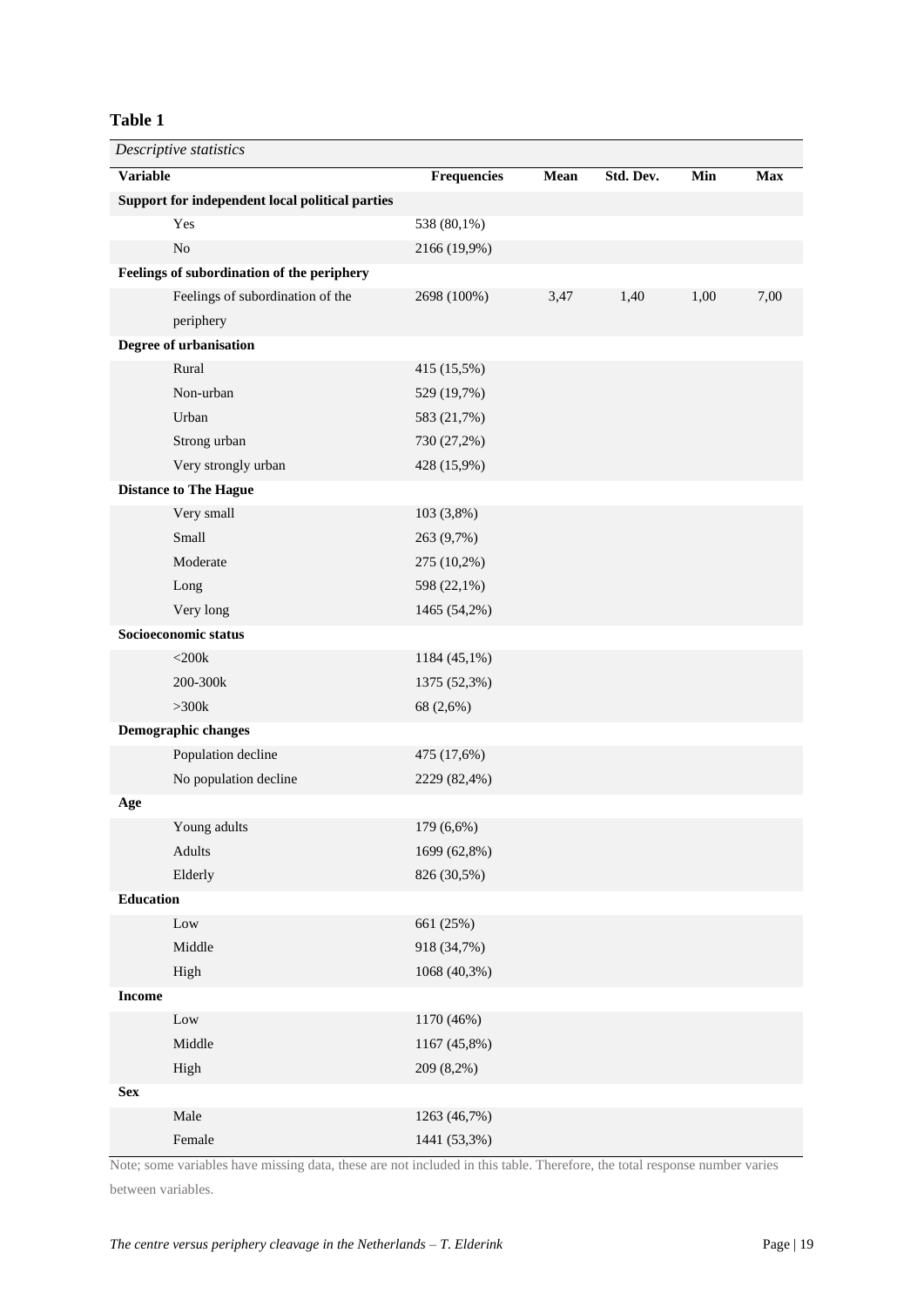# <span id="page-19-0"></span>**Analysis & results**

To test our hypotheses we will, firstly, conduct some bi-variate analyses. A Pearson's R Test provides us results of the correlation between the variables and therefore the possibility to tentatively look to some first results regarding H1, H2 and H3. Moreover, given the binary nature of the dependent variable, several logistic regression analyses will be applied. Since its bivariate character, hypothesis 2 will be explained by conducting ANOVA tests for comparing the average feeling of subordination across different types of municipalities.

#### *Bi-variate analyses*

This paragraph will explain the results of the bi-variate analysis, explaining the correlation between the variables and testing hypothesis 2. Table 2 shows the results of the Pearson's R test for the correlation between the variables. Table 3 shows the results of the several ANOVA tests.

#### **Table 2**

| Pearson s R Test for correlation between variables |                             |                         |  |  |  |  |  |
|----------------------------------------------------|-----------------------------|-------------------------|--|--|--|--|--|
| <b>Variable</b>                                    | Feeling of subordination of | Support for independent |  |  |  |  |  |
|                                                    | the periphery               | local political parties |  |  |  |  |  |
| Feeling of subordination of the periphery          |                             | $0.13**$                |  |  |  |  |  |
| Degree of urbanisation                             | $-0.17**$                   | $-0.10**$               |  |  |  |  |  |
| Distance to The Hague                              | $0.28**$                    | $0.06**$                |  |  |  |  |  |
| Socioeconomic status                               | $-0.20**$                   | $-0.01$                 |  |  |  |  |  |
| Demographic changes                                | $0.25**$                    | $0.05*$                 |  |  |  |  |  |
| Support for independent local political parties    | $0.13**$                    | -                       |  |  |  |  |  |

\* p;  $<0.01$  \*\* p;  $<0.05$ 

Table 2 shows the correlations between the several variables based on a Pearson's R Test. As table 2 illustrates, the feelings of subordination of the periphery are stronger in municipalities with a low level of urbanisation, a longer distance to The Hague, a lower socioeconomic status and those municipalities who have population decline. The support for independent local political parties is stronger among citizens who have a stronger feeling of subordination of the periphery and those living in more rural municipalities. Furthermore, the support for independent local political parties is marginally stronger in municipalities with a longer distance to The Hague and municipalities who have population decline. The socioeconomic status of a municipality has no significant correlation with the support for independent local political parties. Table 3 shows the results of several ANOVA tests, which we have used to test hypothesis 2.

*Pearson's' R Test for correlation between variables*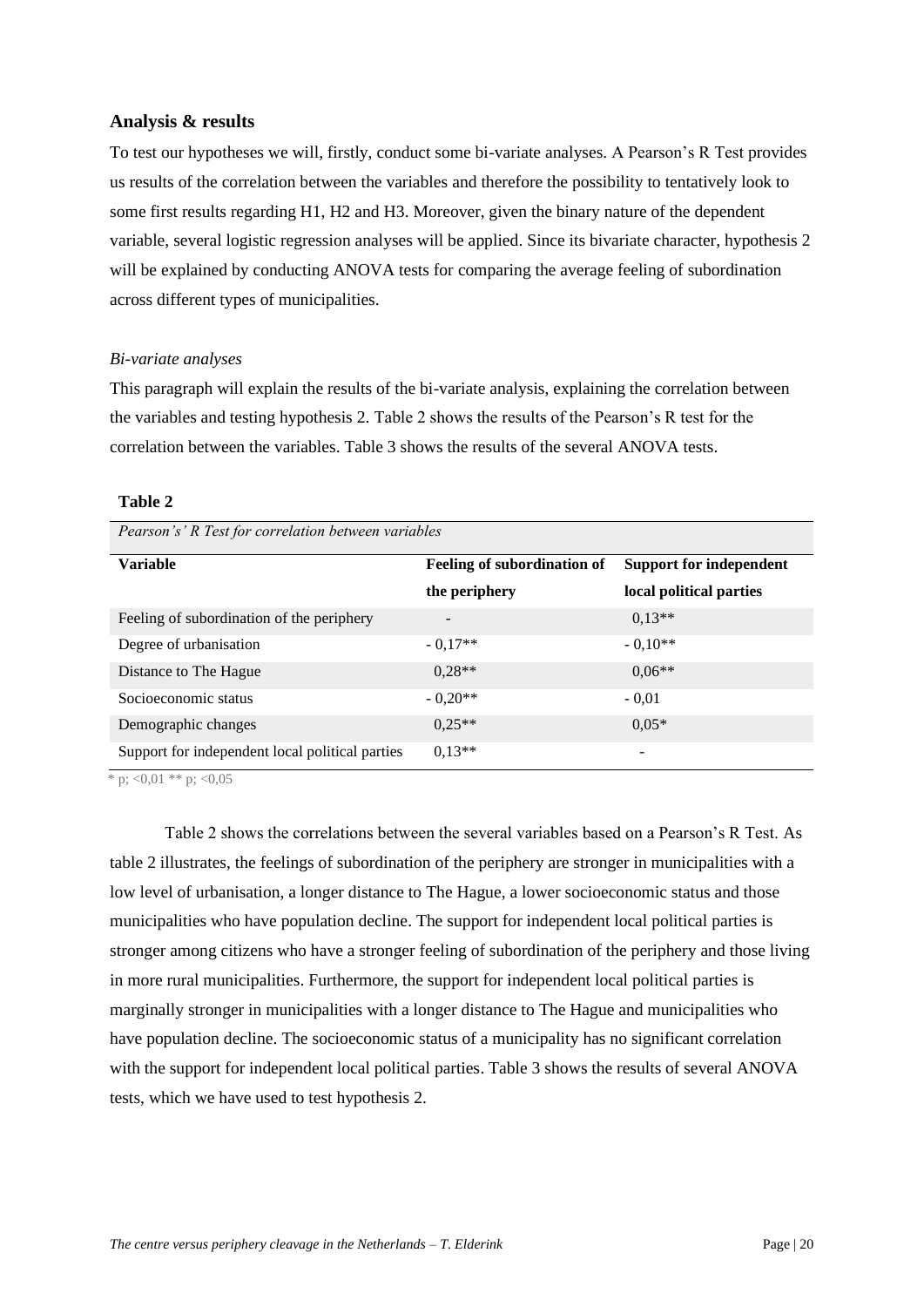#### **Table 3**

*ANOVA test for feelings of subordination of the periphery \* municipal characteristics* 

| <b>Variable</b>            |                              | Mean     | <b>Std.</b> deviation |
|----------------------------|------------------------------|----------|-----------------------|
|                            | Degree of urbanisation       |          |                       |
|                            | Rural                        | $3,94*$  | 1,42                  |
|                            | Non-urban                    | $3,50*$  | 1,45                  |
|                            | Urban                        | $3,49*$  | 1,35                  |
|                            | Strongly Urban               | $3,40*$  | 1,32                  |
|                            | Very strongly urban          | 3,04     | 1,41                  |
|                            | <b>Distance to The Hague</b> |          |                       |
|                            | Very small distance          | $2,93**$ | 1,17                  |
|                            | Small distance               | $2,91**$ | 1,26                  |
|                            | Moderate distance            | $2,97**$ | 1,30                  |
|                            | Long distance                | 2,98**   | 1,27                  |
|                            | Very long distance           | 3,89**   | 1,37                  |
| Socioeconomic status       |                              |          |                       |
|                            | $<$ 200 $k$                  | $3,76*$  | 1,43                  |
|                            | $200k - 300k$                | $3,24*$  | 1,33                  |
|                            | $>300k$                      | $2,73*$  | 0,97                  |
| <b>Demographic changes</b> |                              |          |                       |
|                            | No population decline        | $3,31**$ | 1,35                  |
|                            | Population decline           | $4,23*$  | 1,42                  |

\* p;  $<0.05$  \*\* p;  $<0.001$ 

As table 3 shows, there is an increase of feelings of subordination of the periphery when the degree of urbanisation is stronger. As the table shows, there is a difference of almost 1 point between strongly urban municipalities and non-urban municipalities. There is a statistically significant difference between the categories (F(4,2674=22.697, p = <.001). A Tuky post hoc test revealed that the feelings of subordination of the periphery were significant statistically lower for 'very strongly urban' (p=<.05) compared to 'strongly urban' (p=<.05), 'urban' (p=<.05), 'non-urban' (p=<.05) and 'rural' (p=<.05). There is a significant statistically difference between 'strongly urban', 'urban', 'nonurban' and 'rural'.

Furthermore, the table shows a small difference between the categories very small distance to The Hague, small distance to The Hague, moderate distance to The Hague and long distance to The Hague. Consequently, there is little difference between the average feeling of the subordination of the periphery between citizens with a distance to The Hague varying from less than 15 minutes till 60 minutes. Whereas, citizens with a very long distance to The Hague, from 61 minutes traveling time, have a stronger feeling of subordination of the periphery compared to citizens living in municipalities with a very small distance to The Hague. There is a statistically significant difference between the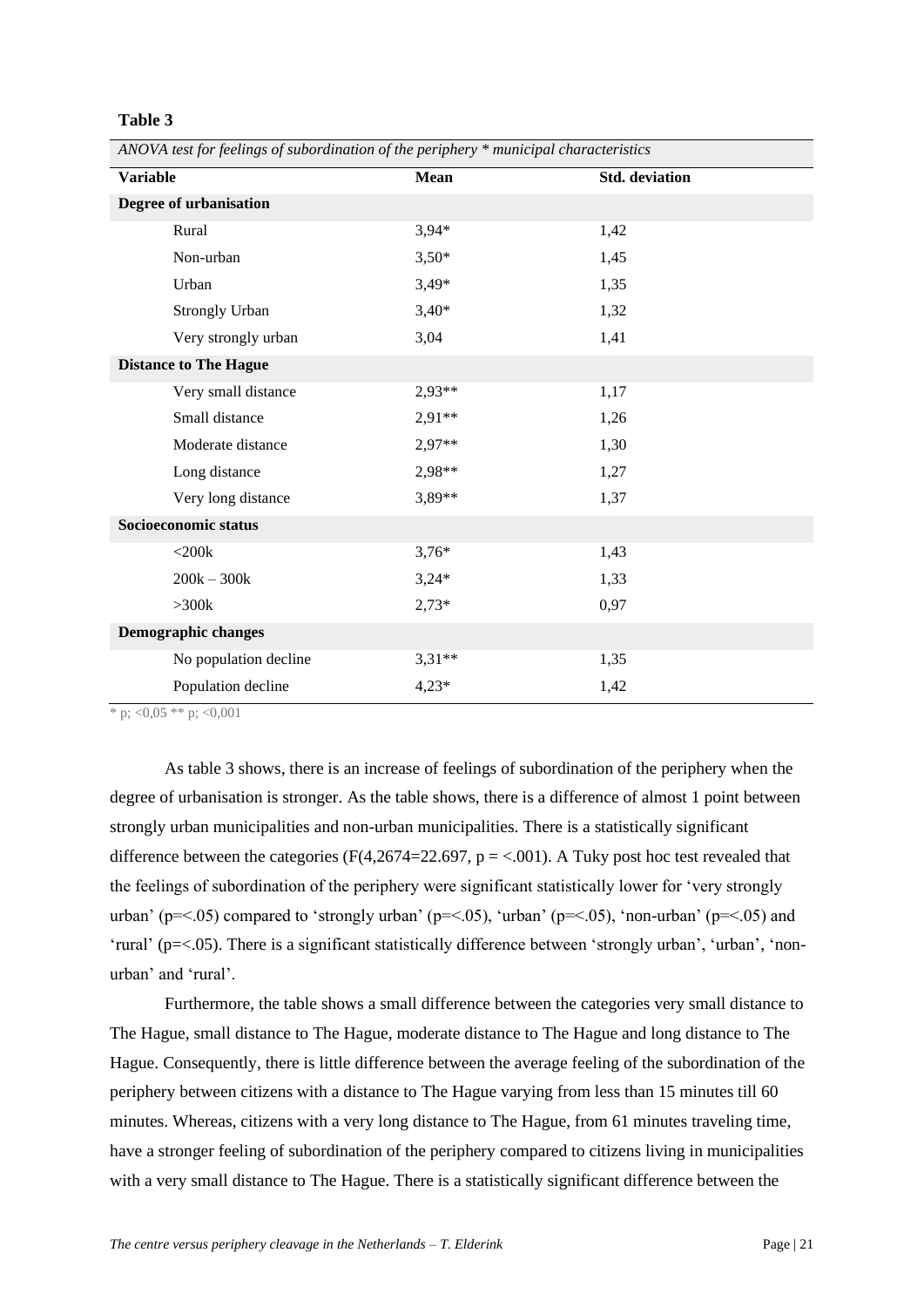categories of distance to The Hague in table 5 (F(4,2693= 83.247, p = <.001). A Tuky post hoc test revealed that the feelings of subordination of the periphery were statistically significant higher for the very long distance to The Hague category (p<.001). There are significant differences between all categories if they are compared to the category very long distance to The Hague. The other categories do not differ significantly.

As table 3 shows, there is a difference of just more than 1 point in the feeling of subordination of the periphery if we compare the highest category with the lowest category, in which citizens living in municipalities with the lowest socioeconomic status have the highest feeling of subordination of the periphery. Nevertheless, the score of 3,67 in municipalities with the lowest socioeconomic status is only 0,17 points higher than the average score on the 7-points scale referring to feelings of subordination of the periphery. There is a statistically significant difference between the categories  $(F(2,2618=56.128, p = <.001)$ . A Tuky post hoc test revealed that the feelings of subordination of the periphery were statistically significant lower for the category '>300k' (p=<.05) and '200-300k' ( $p=.05$ ) compared to '<200k' ( $p=<.05$ ).

The table shows that citizens living in regions other than regions with population decline, have an average score of 3,31 regarding the feelings of subordination. Whereas citizens living in a municipality with population decline have an average score of 4,23 regarding the feelings of subordination of the periphery. There is a statistically significant difference between the categories  $(F(2,2695= 95.632, p = < .001)$ . A Tuky post hoc test revealed that the feelings of subordination of the periphery were statistically significant lower for regions with 'no population decline' (p=<.001) compared to regions with 'population decline' ( $p = < 0.05$ ).

The municipal characteristic demographic changes has the strongest impact on the feelings of subordination of the periphery. Subsequently, citizens living in a region with population decline have the highest average score regarding to the feelings of subordination of the periphery, with a difference of more than 0,25 points which is distinctive to the other average scores of municipal characteristics. Moreover, the table shows that citizens living in a rural area, with a longer distance to The Hague and a higher population decline have a stronger feeling of subordination of the periphery. As the table shows, the municipal variable socioeconomic status does not have an impact on the feelings of subordination of the periphery. Even though, based on the results of the ANOVA tests and the Pearson's R Test we confirm hypothesis 2.

#### *Logistic regression analyses*

To test hypotheses 1 and 3 we will conduct two logistic regression analyses. The first model will measure the correlation between the feelings of subordination and the support for independent local political parties (H1). The second model will measure the correlation between the municipal characteristics and the support for independent local political parties (H3). Age, education and income will be used as control variables, as explained in the data & variable construction paragraph.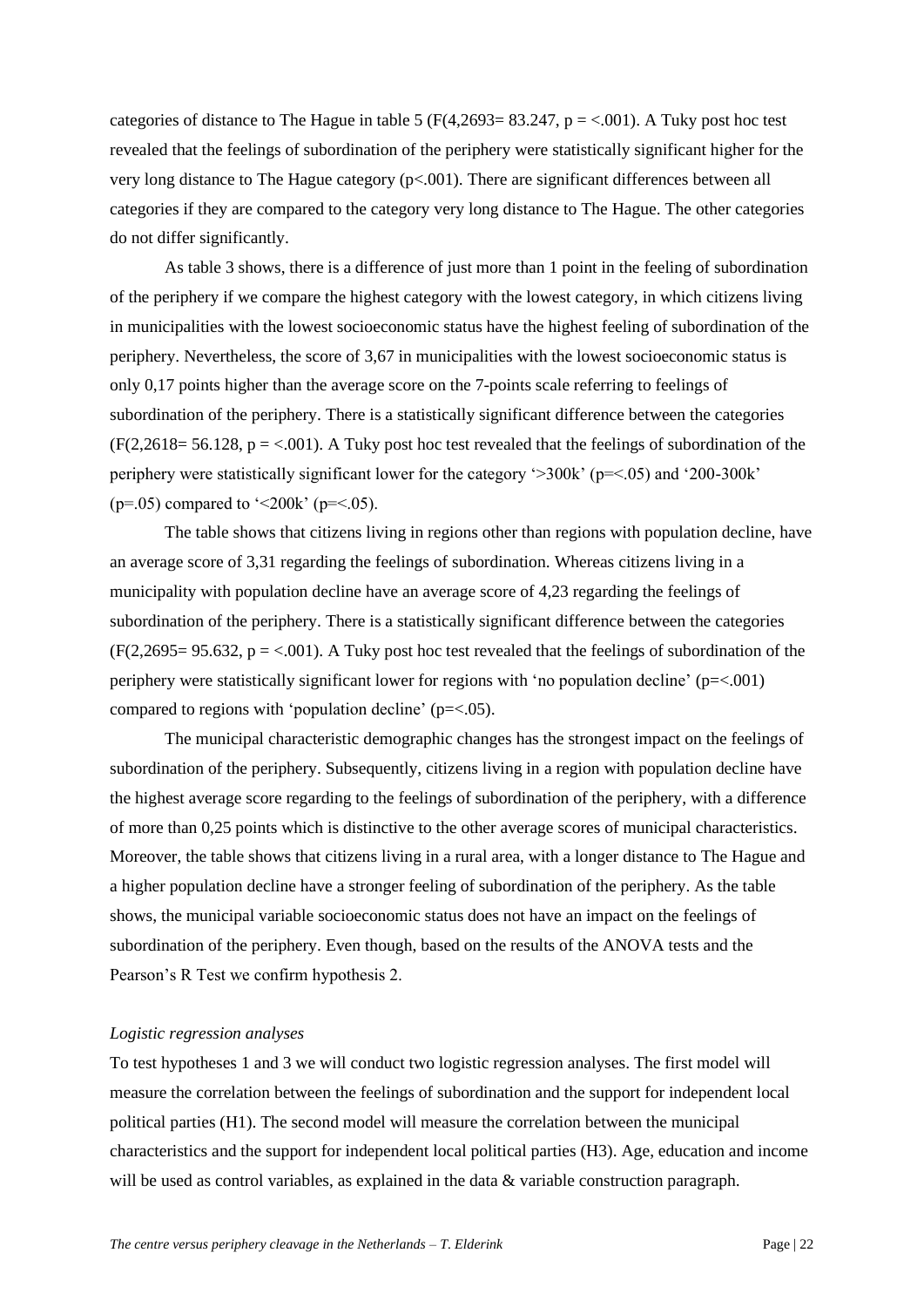#### **Table 4**

| sinary roxishe rexression anarysis for feeings of suboramanon of the periphery anarmaneipal |          |      |           |      |  |  |  |
|---------------------------------------------------------------------------------------------|----------|------|-----------|------|--|--|--|
| characteristics with support for independent local political parties as a reference         |          |      |           |      |  |  |  |
|                                                                                             | Model 1  |      | Model 2   |      |  |  |  |
| <b>Variable</b>                                                                             | B        | S.E. | B         | S.E. |  |  |  |
| Constant                                                                                    | $-2,70$  | 0,30 | $-2,10$   | 0,44 |  |  |  |
| Feelings of subordination of the periphery                                                  | $0,19**$ | 0,04 | $0,20**$  | 0,04 |  |  |  |
| Education (low = ref.)                                                                      |          |      |           |      |  |  |  |
| Middle education                                                                            | 0,02     | 0,13 | 0,02      | 0,13 |  |  |  |
| High education                                                                              | $-0.30*$ | 0,14 | $-0,37*$  | 0,15 |  |  |  |
| Income (low = ref.)                                                                         |          |      |           |      |  |  |  |
| Middle income                                                                               | 0,05     | 0,12 | 0,01      | 0,13 |  |  |  |
| High income                                                                                 | $-0,18$  | 0,23 | $-0,17$   | 0,24 |  |  |  |
| Age (young adults = ref.)                                                                   |          |      |           |      |  |  |  |
| Adults                                                                                      | $0.59*$  | 0,27 | $0,67*$   | 0,28 |  |  |  |
| Elderly                                                                                     | $0.83**$ | 0,27 | $0.90**$  | 0,29 |  |  |  |
| Sex (male= $1$ )                                                                            | 0,22     | 0,11 | $0,27*$   | 0,11 |  |  |  |
| Degree of urbanisation                                                                      |          |      | $-0.17**$ | 0,05 |  |  |  |
| Distance to The Hague                                                                       |          |      | $-0,06$   | 0,05 |  |  |  |
| Socioeconomic status ( $low = ref.$ )                                                       |          |      |           |      |  |  |  |
| Middle socioeconomic status                                                                 |          |      | $-0,01$   | 0,12 |  |  |  |
| High socioeconomic status                                                                   |          |      | $0,72*$   | 0,30 |  |  |  |
| Demographic changes (population decl. $= 1$ )                                               |          |      | 0,01      | 0,15 |  |  |  |
| Nagelkerke pseudo $R^2$                                                                     | 0,04     |      | 0,05      |      |  |  |  |

*Binary logistic regression analysis for feelings of subordination of the periphery and municipal* 

\* p;  $< 0.02$  \*\* p;  $< 0.005$ 

Model 1 in table 4 shows the regression between the feeling of subordination of the periphery and the support for independent local political parties (H1). As the model indicates, there is a positive significant correlation between the feelings of subordination of the periphery and the support for independent local political parties. In other words, people with a stronger feeling of subordination of the periphery are more likely to vote for independent local political parties. Moreover, negative significant correlation between high education and the support for independent local political parties, whereas, there is a positive significant correlation between age and the support for independent local political parties. Accordingly, older citizens with a lower education are more likely to support independent local political parties. Therefore, based on this model, we conclude that older people with a stronger feeling of subordination of the periphery and a lower education are more likely to support independent local political parties. Consequently, based on model 1 and the results explained in table 2 we confirm hypothesis 1.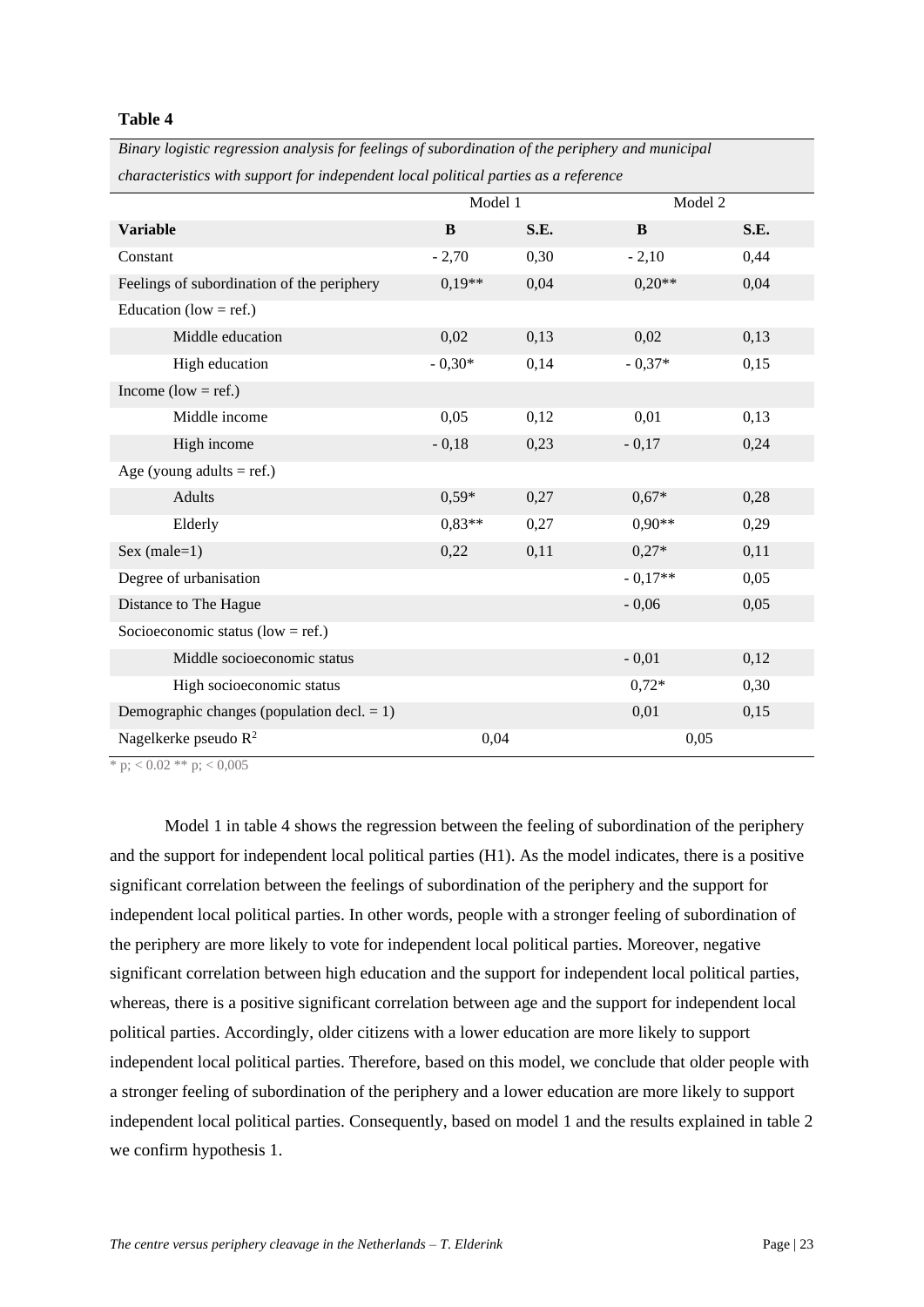Model  $2<sup>1</sup>$  in table 4 shows the results of a binary logistic regression analysis testing hypothesis 3. As model 2 shows, the degree of urbanisation has a negative significant correlation with the support for independent local political parties. Additionally, a high economic status has a positive significant correlation with the support for independent local political parties. Thus, people living in a municipality with a lower degree of urbanisation and a higher socioeconomic status are more likely to support independent local political parties. The other municipal characteristics, distance to The Hague and population decline, have no significant correlation with the support for independent local political parties. Subsequently, based on this model we conclude that older people living in municipalities with a lower degree of urbanisation, a higher socioeconomic status and lower education are more likely to support independent local political parties. Nevertheless, we only found a significant correlation between two municipal variables and the support for independent local political parties. Consequently, based on model 2 and the results shown in table 2 we do not confirm hypothesis 3.

#### *Interaction analysis*

To test hypothesis 4, a binary logistic regression analysis including interaction variables between the feelings of subordination of the periphery and the municipal characteristic variables will be conducted. Eventually, we expect that municipal characteristics moderate the individual level correlation between the feelings of subordination of the periphery and the support for independent local political parties, therefore, interaction effects will be included. Firstly, we will compute the interaction between each municipal variable and the feeling of subordination of the periphery separately. Subsequently, we will conduct four binary logistic regression analyses, an analysis for each municipal variable, including interaction variables to test hypothesis 4. The results of this test are presented in table 5.

#### **Table 5**

*Binary logistic regression analysis for municipal characteristics and the feelings of subordination of the periphery with support for independent local political parties as a reference*

|                              | Model 1 |      | Model 2  |      | Model 3  |      | Model 4  |      |
|------------------------------|---------|------|----------|------|----------|------|----------|------|
| <b>Variable</b>              | B       | S.E. | B        | S.E. | B        | S.E. | B        | S.E. |
| Constant                     | $-1,83$ | 0,45 | $-2,12$  | 0,58 | $-2,83$  | 0,36 | $-2,73$  | 0,31 |
| Feelings of subordination of | 0,08    | 0,08 | $-0.03$  | 0,15 | 0,15     | 0,11 | $0.19**$ | 0,04 |
| the periphery                |         |      |          |      |          |      |          |      |
| Education (low = ref.)       |         |      |          |      |          |      |          |      |
| Middle education             | 0,03    | 0,13 | 0,01     | 0,13 | $-0.01$  | 0,13 | 0,02     | 0,13 |
| High education               | $-0,30$ | 0,14 | $-0.32*$ | 0,14 | $-0.37*$ | 0,15 | $-0,30$  | 0,14 |
| Income (low = ref.)          |         |      |          |      |          |      |          |      |

 $1$  There are no differences between the results if the municipal variables are added at the same time or added separately and tested one by one.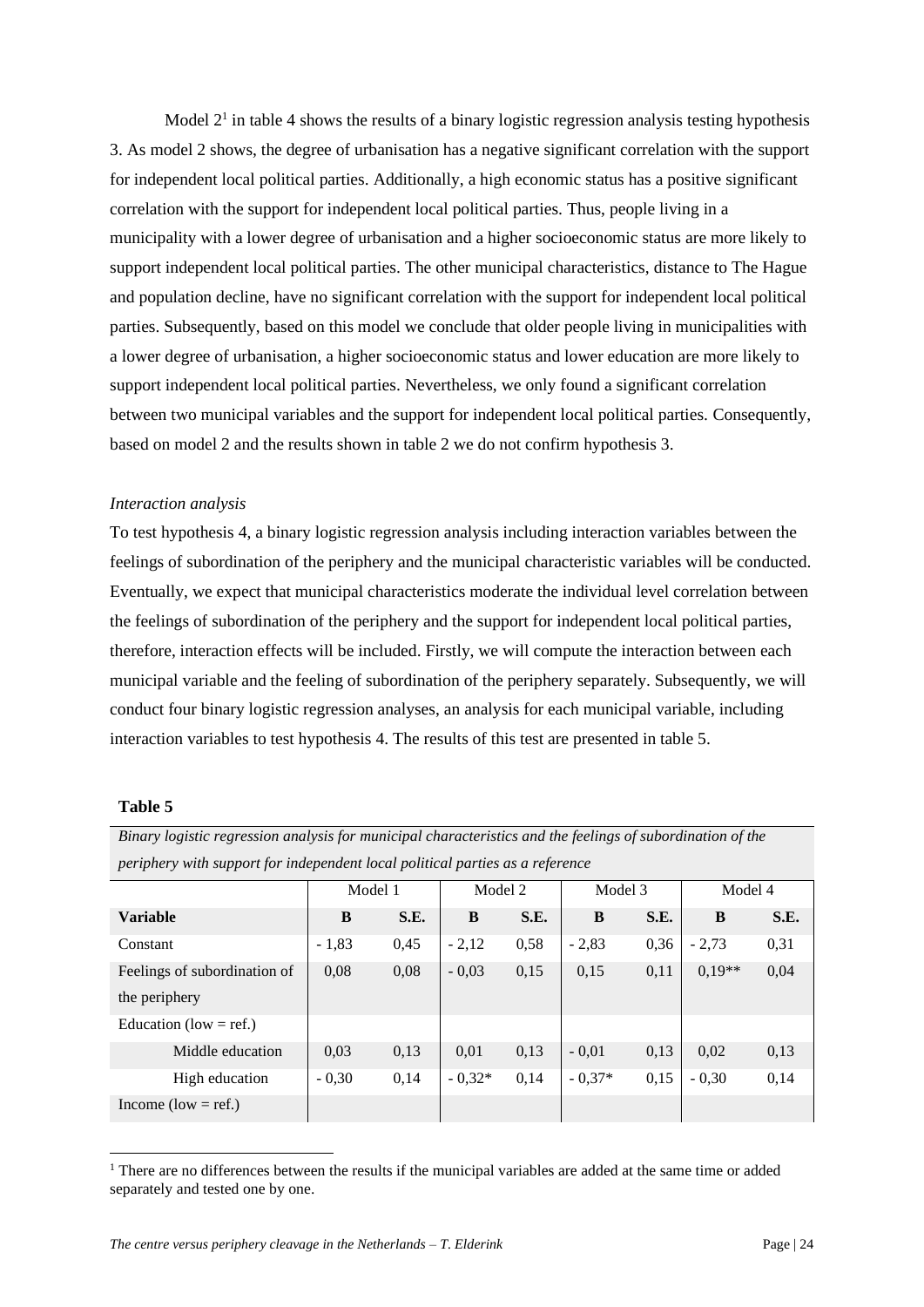| Middle income                 | 0,04     | 0,12 | 0,05     | 0,12 | 0,03     | 0,12 | 0,05     | 0,12 |
|-------------------------------|----------|------|----------|------|----------|------|----------|------|
| High income                   | $-0,14$  | 0,23 | $-0,17$  | 0,23 | $-0,20$  | 0,23 | $-0,17$  | 0,23 |
| Age (young adults = ref.)     |          |      |          |      |          |      |          |      |
| Adults                        | 0,56     | 0,27 | $0,60*$  | 0,27 | $0,70*$  | 0,28 | 0,59     | 0,27 |
| Elderly                       | $0.77**$ | 0,27 | $0.83**$ | 0,27 | $0.94**$ | 0,29 | $0,82**$ | 0,27 |
| Sex (male= $1$ )              | 0,24     | 0,11 | 0,22     | 0,11 | 0,24     | 0,11 | 0,22     | 0,11 |
| Degree of urbanisation        | $-0,26*$ | 0,11 |          |      |          |      |          |      |
| Degree of urbanisation by     | 0,03     | 0,03 |          |      |          |      |          |      |
| feelings of subordination of  |          |      |          |      |          |      |          |      |
| the periphery                 |          |      |          |      |          |      |          |      |
| Distance to The Hague         |          |      | $-0,13$  | 0,12 |          |      |          |      |
| Distance to The Hague by      |          |      | 0,05     | 0,03 |          |      |          |      |
| feelings of subordination of  |          |      |          |      |          |      |          |      |
| the periphery                 |          |      |          |      |          |      |          |      |
| Socioeconomic status (low $=$ |          |      |          |      |          |      |          |      |
| ref.)                         |          |      |          |      |          |      |          |      |
| Middle socio-                 |          |      |          |      | $-0,07$  | 0,29 |          |      |
| economic status               |          |      |          |      |          |      |          |      |
| High socio-                   |          |      |          |      | 0,65     | 0,53 |          |      |
| economic status               |          |      |          |      |          |      |          |      |
| Socioeconomic status by       |          |      |          |      | 0,04     | 0,07 |          |      |
| feelings of subordination of  |          |      |          |      |          |      |          |      |
| the periphery                 |          |      |          |      |          |      |          |      |
| Demographic changes           |          |      |          |      |          |      | 0,30     | 0,40 |
| (population decline $= 1$ )   |          |      |          |      |          |      |          |      |
| Demographic changes by        |          |      |          |      |          |      | $-0,05$  | 0,09 |
| feelings of subordination of  |          |      |          |      |          |      |          |      |
| the periphery                 |          |      |          |      |          |      |          |      |
| Nagelkerke pseudo $R^2$       | 0,05     |      | 0,04     |      | 0,05     |      | 0,04     |      |

\* p; $<$ 0,025 \*\* p;  $<$  0,005

Table 5 shows the results of the binary logistic regression analysis testing hypothesis 4; people living in municipalities with a lower degree of urbanisation, a longer distance to The Hague, a lower socioeconomic status and with population decline have a stronger feeling of subordination of the periphery and, therefore, support independent local political parties. As the table shows, there is a negative significant correlation between the degree of urbanisation and the support for independent local political parties. There is no other significant correlation between the other variables of our study, based on this test. Moreover, the interaction variables do not have a significant correlation in any kind with the support for independent local political parties. In other words, based on this model there is no interaction effect of the municipal characteristic variables on the relation between the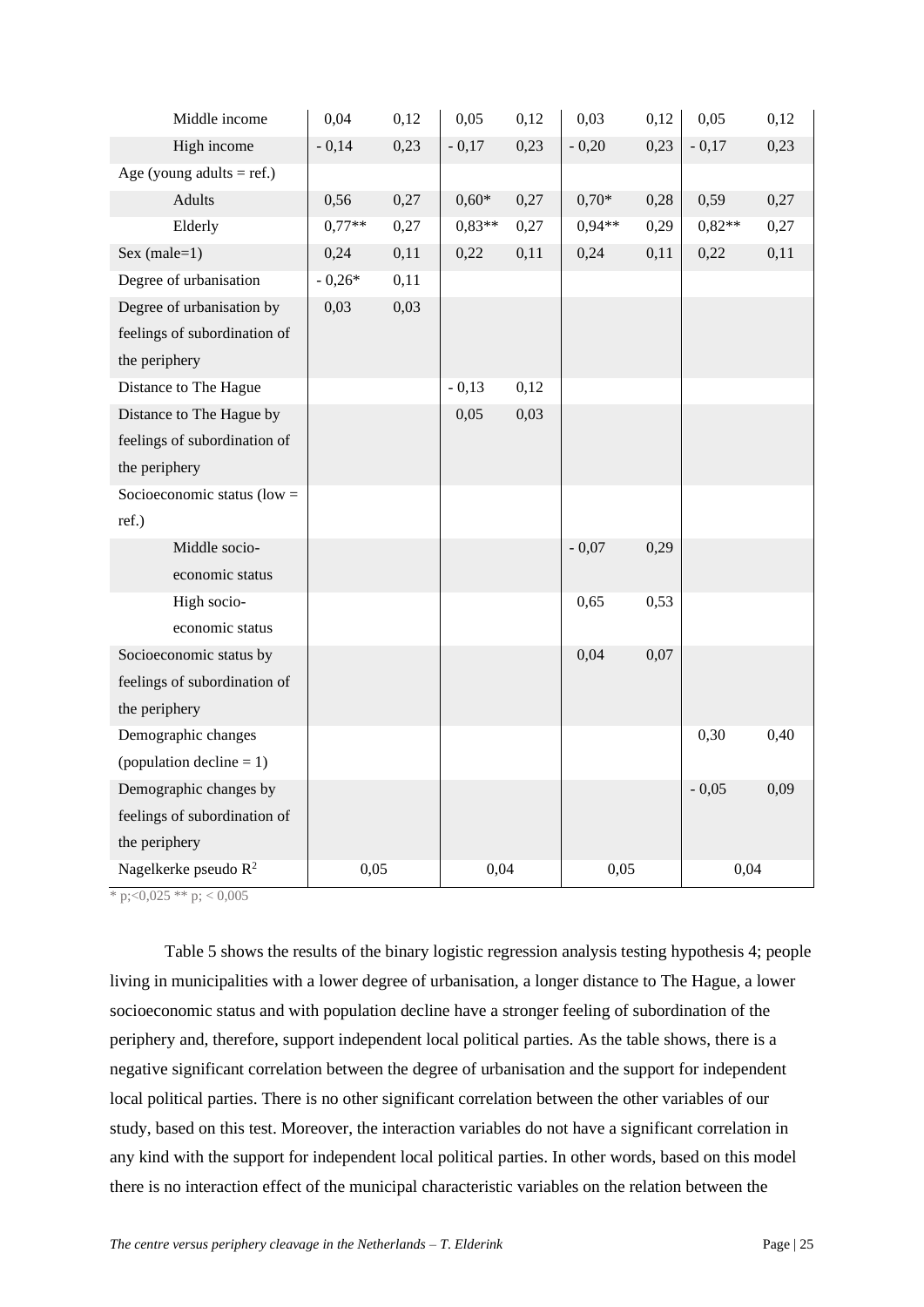feelings of subordination of the periphery and the support for independent local political parties. Therefore, based on the results of this test, we do not confirm hypothesis 4.

# *Results of the study visualised in the conceptual model*

Based on the results of the study we confirm hypotheses 1 and 2, whereas we reject hypotheses 3 and 4. The results of the study are visualised in the conceptual model, which is visualised in figure 4.

#### **Figure 4**

*The conceptual model based on the results of the study*



Note; the municipal variables who have a significant correlation with other variables are connected to the arrows explaining the hypotheses.

# <span id="page-25-0"></span>**Conclusion**

This research examined the voting behaviour of Dutch citizens on a local level during the municipal (local) elections in 2018 to determine whether feelings of subordination of the periphery are influencing the support for independent local political parties. Consequently, the main research question is as follows; '*How is the support for independent local political parties influenced by the feeling of subordination of the periphery?*'.

We conclude that citizens living in peripheral areas have a stronger feeling of subordination of the periphery in comparison to citizens living in more urban areas. These feelings are stronger in the periphery, since citizens have the feeling that their region is less important compared to, for example, core regions of a country (Jansen & Boogers, 2018; Jennings & Stoker, 2019; Otjes et al., 2020; Rodríguez-Pose, 2018). We believe that the feelings of subordination of the periphery are based on three dimensions of deprivation, namely, economic, political and sociocultural deprivation as confirmed by Otjes et al. (2020) and Staniland (1970). Next to individual feelings, we state that a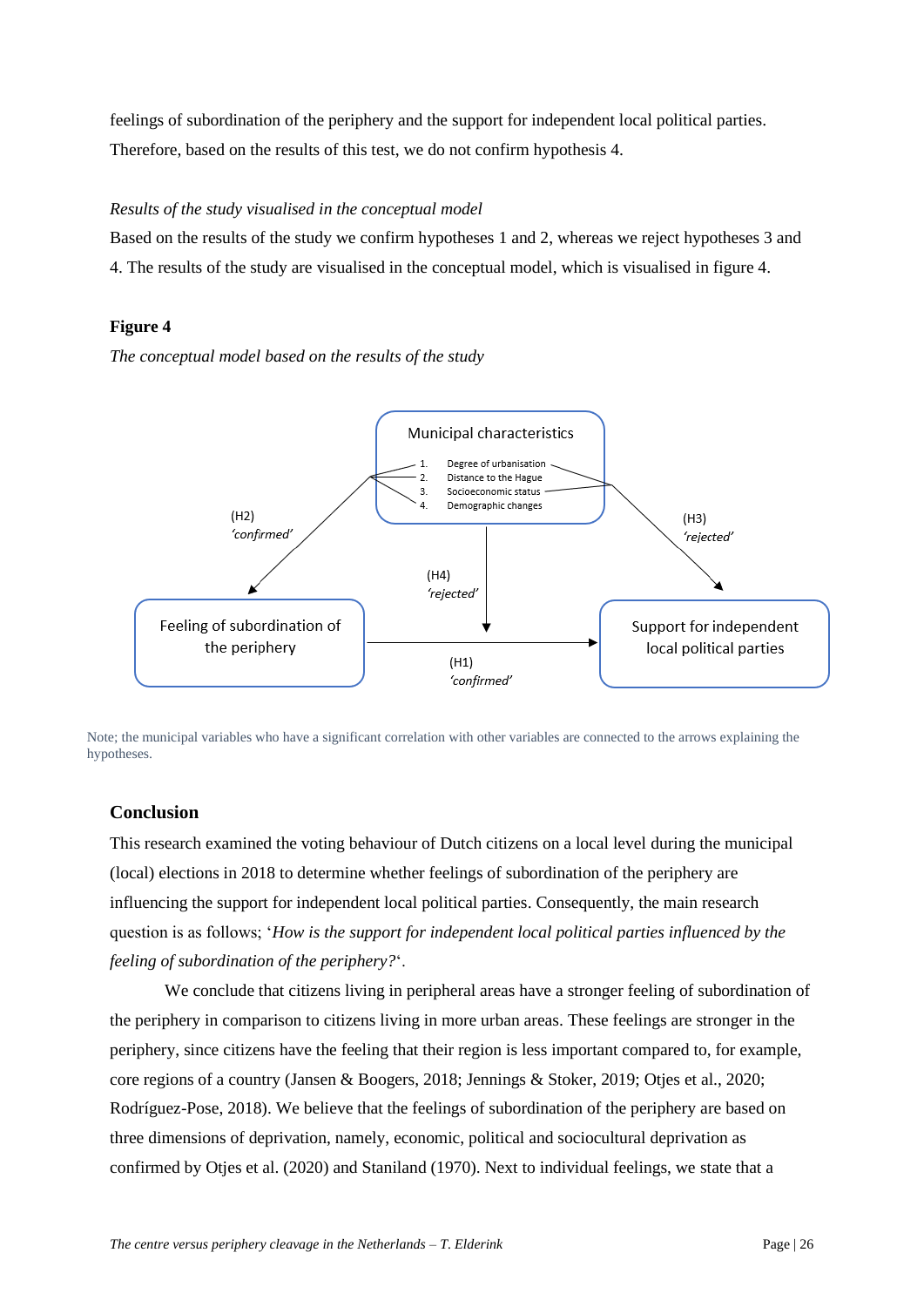lower degree of urbanisation, a longer distance to The Hague and stronger negative demographic changes have a strengthening influence on the feelings of subordination of the periphery as well. Eventually, we conclude that people with a stronger feeling of subordination of the periphery are more likely to support independent local political parties. Additionally, we see that older people with a lower education are more likely to have a stronger feeling of subordination of the periphery and, therefore, support independent local political parties.

On the one hand we see an influence of municipal characteristics on the feelings of subordination of the periphery. On the other hand, however, we tried to examine the correlation between the municipal characteristics and the support for independent local political parties. Based on our research we conclude that some municipal characteristics, the degree of urbanisation and the socioeconomic status, have a marginally influence on the support of independent local political parties. Whereas, the other municipal characteristics do not have any influence on the support for independent local political parties. Given these results we conclude that municipal characteristics do not have a significant influence on the support of independent local political parties.

Furthermore, we tried to examine the interaction of the municipal characteristics on the relation between the feelings of subordination of the periphery and the support for independent local political parties. Whatever the case, we conclude that municipal characteristics are not influencing the relation between the feelings of subordination of the periphery and the support for independent local political parties.

Putting this all in perspective of this study, we see that citizens in peripheral areas are more likely to support anti-establishment parties (Jansen & Boogers, 2018; Jennings & Stoker, 2019; Otjes et al., 2020; van Kessel, 2011). Subsequently, the support for independent local political parties has increased enormously throughout the las couple of decades (Boogers & Voerman, 2010; Otjes, 2019). Therefore, we conclude that feelings of subordination of the periphery strengthens the support for independent local political parties.

#### *Recommendations for further research and limitations of this study*

This study has some interesting outcomes, especially because feelings of subordination of the periphery and municipal characteristics were not examined as they are in this study in any earlier research. Despite the interesting outcomes of this study, it is important to take notice of the limitations of this study while interpreting the results. A very important note is the fact that this study focuses on a certain moment in time, whereas the political atmosphere and, therefore, the voting behaviour of the electorate can alter very quickly. As it has done enormously the last couple of decades. In other words, this topic as a research topic requires a continuous recalibration of the results to ensure reliability of the results. An excellent example is the region Groningen, this region has encountered many political challenges lately because of the negative effects of the gas extraction. Situations like these could strengthen the feeling of subordination of the periphery and, therefore, alter citizens' voting behaviour.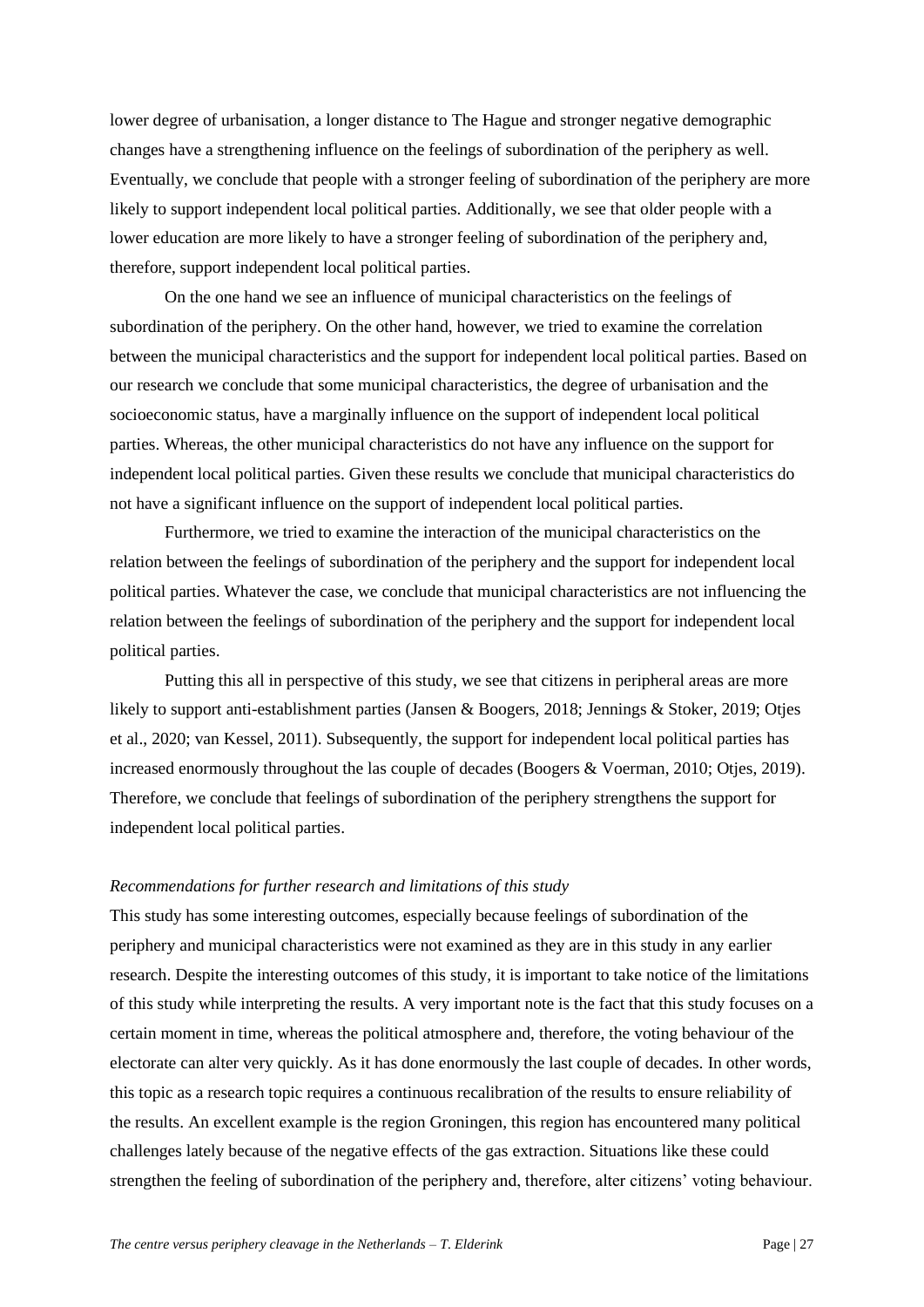Because of issues like the gas extraction in Groningen and the ongoing discussion about the centre versus periphery in the Netherlands we expect that the debate about the centre versus cleavage in the Netherlands is far from finished. In fact, we expect the centre versus periphery cleavage to strengthen. Therefore, we recommend scholars to further research the existence of this cleavage in the Netherlands. Since the difference between regions might seem small, it is certainly there. Furthermore, we believe, as other scholars have outlined as well, that the feelings of subordination of the periphery of citizens in the Netherlands are, next to the centre versus periphery cleavage, part of the discussion regarding an identity cleavage. Future studies should focus on the causes of the feelings of subordination and this identity cleavage. Additionally, we believe that the centre versus periphery cleavage and this expected identity cleavage strengthens polarisation within the Dutch society. Our expectation is that, due to different identities across the society and an increasing difference between those identities, people create stronger feelings of deprivation and subordination and, therefore, strengthen polarisation. Consequently, we recommend scholars to study whether the centre versus periphery cleavage and the identity cleavage strengthen polarisation across the society and, eventually, the voting behaviour of citizens.

Looking at our research, at first, we see that there are some limitations regarding the data construction. Firstly, we have categorised the municipalities in categories of the degree of urbanisation. However, we should acknowledge that there are municipalities with a small amount of addresses a km2, while these municipalities are not typically seen as rural or peripheral. Especially due to the fact that scholars have different opinions regarding the phenomenon peripheral regions in the Netherlands. Mainly because of the geographical location of regions and proximity to cities or larger municipalities.

Another limitation is the use of the average house price as data for the socioeconomic status of a municipality. Although the average house price might be low, this does not necessary mean that the socioeconomic status of that particular municipality is low as well. Future research should examine the, for example, working opportunities and possibilities to study in a particular municipality or in the surroundings of that municipality. Moreover, the average house price as an indicator is quite diffuse since outliers, both higher and lower, are not excluded. Which could lead to, eventually, a misinterpretation of the socioeconomic status of a municipality. As well as the fact that houses in urban regions only have a higher average house price. There are rural municipalities, with a small distance to bigger cities, where the average house price is extraordinarily high, for instance due to the fact that prosperous citizens decide to purchase a house in these 'greener' and 'child-friendlier' municipalities.

Thirdly, we have measured the distance to The Hague and then categorised this data. However, while categorising this data we have focused on the smaller distances such as till 15 minutes. Whereas, the focus should be on the longer distances such as from 2 hours and longer. Despite these categories, we conclude that the distance to The Hague has a significant correlation with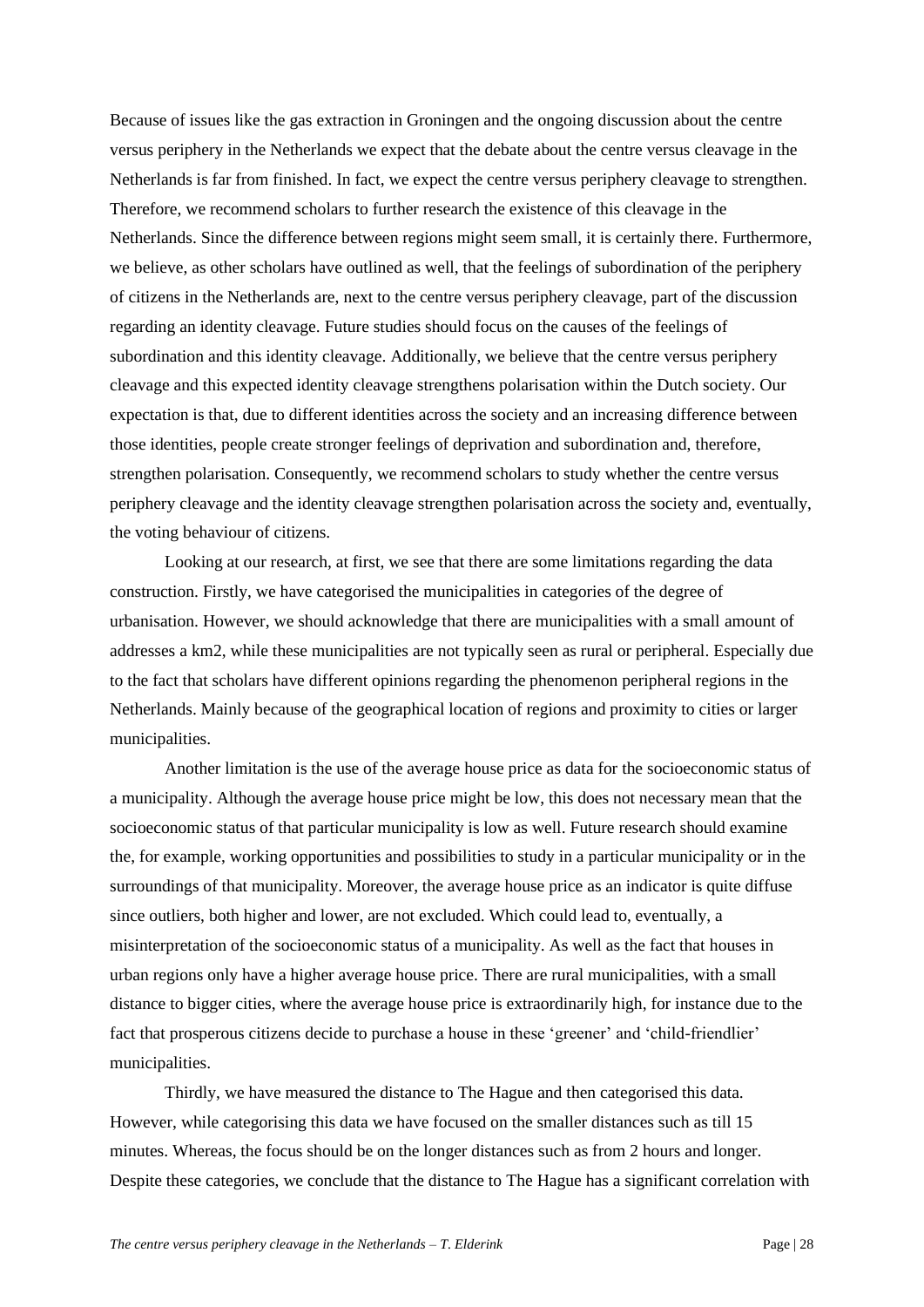the feeling of subordination of the periphery. We believe that that if this data was categorised based on longer distances, the influence of this variable should be stronger. Therefore, future research should use categories with a focus on longer distances.

Finally, we have researched the feelings of subordination of the periphery on a national level. This provides us to determine whether people experience the focus of the national government different. On the other hand, we believe that there are feelings of subordination within a municipality as well. We believe that there are several causes for these feelings within a municipality, such as the reclassification of the municipalities. Subsequently, we believe that reclassification of municipalities leads to an increase of geographical segregation due to differences in identities between villages in one particular municipality. Therefore, we recommended other scholars to study the differences regarding these feelings within municipalities.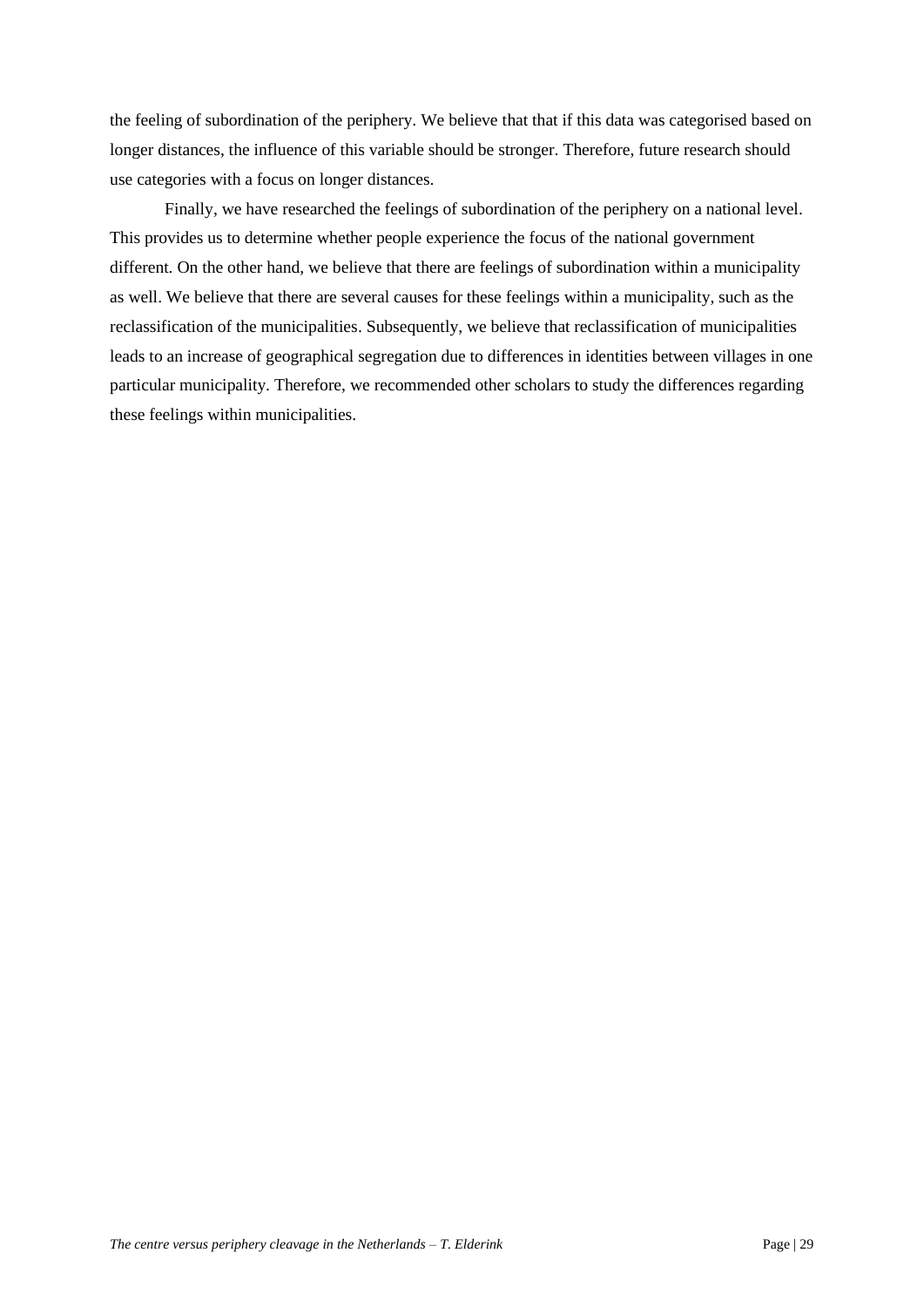#### <span id="page-29-0"></span>**References**

- Aarts, K., & Thomassen, J. (2008). Dutch voters and the changing party space 1989-2006. *Acta Politica*, *43*(2–3), 203–234. https://doi.org/10.1057/ap.2008.6
- Åberg, M., & Ahlberger, C. (2015). Local candidate lists: Historical artefacts or a novel phenomenon? A research note. *Party Politics*, *21*(5), 813–820. https://doi.org/10.1177/1354068813499870
- Alonso, S., Gómez, B., & Cabeza, L. (2013). Measuring Centre-Periphery Preferences: The Regional Manifestos Project. *Regional and Federal Studies*, *23*(2), 189–211. https://doi.org/10.1080/13597566.2012.754351
- Boogers, M. (2008). Local Political Parties in the Netherlands: Anomaly or Prototype? In M. Reiser & E. Holtmann (Eds.), *Farewell to the Party Model?* (pp. 149–167). https://doi.org/10.1007/978-3- 531-90923-3\_9
- Boogers, M., Lucardie, P., & Voerman, G. (2007). *Lokale politieke groeperingen: belangenbehartiging, protest en lokalisme*. Retrieved from TSPB/DNPP website: http://dnpp.eldoc.ub.rug.nl/FILES/root/pubs/lokalisme/lokalisme.pdf
- Boogers, M., & Voerman, G. (2010). Independent local political parties in the Netherlands. *Local Government Studies*, *36*(1), 75–90. https://doi.org/10.1080/03003930903435807
- Boogers, M., & Weterings, R. (2002). Het gebeurde in Rotterdam, Hilversum en Drimmelen. *Beleid En Maatschappij*, *3*, 169–171.
- Butkus, M., Cibulskiene, D., Maciulyte-Sniukiene, A., & Matuzeviciute, K. (2018). What is the evolution of convergence in the EU? Decomposing EU disparities up to NUTS 3 level. *Sustainability (Switzerland)*, *10*(5), 1552. https://doi.org/10.3390/su10051552
- Carreras, M., Irepoglu Carreras, Y., & Bowler, S. (2019). Long-Term Economic Distress, Cultural Backlash, and Support for Brexit. *Comparative Political Studies*, *52*(9), 1396–1424. https://doi.org/10.1177/0010414019830714
- CBS. (2017). BBP, werkloosheid, opleiding en werkzaamheid 1997-2016. Retrieved November 20, 2019, from https://www.cbs.nl/nl-nl/maatwerk/2017/17/bbp-werkloosheid-opleiding-enwerkzaamheid-1997-2016
- CBS. (2018). Gemeentegrootte en stedelijkheid. Retrieved January 20, 2020, from CBS.nl website: https://www.cbs.nl/nl-nl/onze-diensten/methoden/classificaties/overig/gemeentegrootte-enstedelijkheid
- Cramer, K. J. (Katherine J. (2016). *The politics of resentment : rural consciousness in Wisconsin and the rise of Scott Walker* (1st ed.). Chicago: University of Chicago Press.
- Dalton, R. J., Beck, P. A., & Flanagan, S. C. (1984). Electoral change in advanced industrial democracies. In R. J. Dalton, S. C. Flanagan, & P. A. Beck (Eds.), *Electoral change in advanced industrial democracies*. Princeton: Princeton University Press.
- de Voogd, J. (2013). *Nieuwe scheidslijnen op de kaart*. The Hague.
- de Voogd, J. (2017). *Zicht op verschil*. The Hague.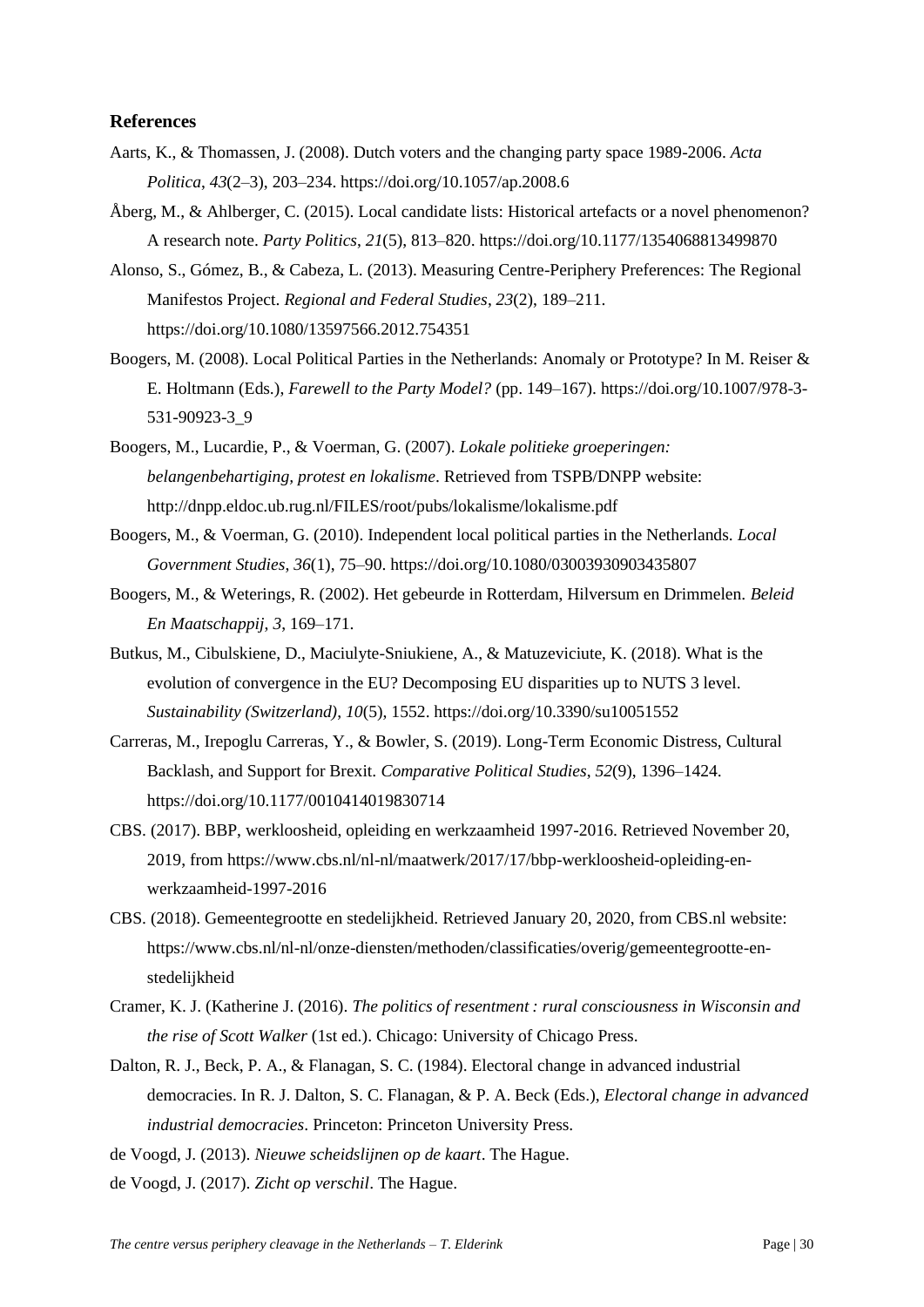- Dekker, P., de Hart, J., & van den Berg, E. (2004). Democratie en civil societey. In P. Schnabel, P. Dekker, J. de Hart, & E. van den Berg (Eds.), *In het zicht van de toekomst: Sociaal en Cultureel Rapport 2004* (pp. 181–220). Den Haag: Staatsdrukkerij en Uitgever (SDU).
- Denters, D. (2002). Size and political trust: Evidence from Denmark, the Netherlands, Norway, and the United Kingdom. *Environment and Planning C: Government and Policy*, *20*(6), 793–810. https://doi.org/10.1068/c0225
- Dühr, S. (2009). Regional development and regional policy in the Netherlands : are there peripheral regions ? Die Stellung peripherer Regionen in der Regionalentwicklung und Regionalpolitik in den Niederlanden. *Raumforschung Und Raumordnung*, *67*(4), 300–307.
- Ford, R., & Jennings, W. (2020). The Changing Cleavage Politics of Western Europe. *Annual Review of Political Science*, *23*(1). https://doi.org/10.1146/annurev-polisci-052217-104957
- Hoggart, K., Johnston, R. J., Shelley, F. M., & Taylor, P. J. (2014). Developments in Electoral Geography. In *Political Geography*. https://doi.org/10.2307/622958
- Jansen, G. (2011). Social Cleavages and Political Choices: Large-scale Comparisons of Social Class, Religion and Voting Behavior in Western Democracies. In *Radboud Repository*. https://doi.org/10.1063/1.3033202
- Jansen, G., & Boogers, M. (2018). Opkomst en stemgedrag. In G. Jansen & B. Denters (Eds.), *Democratie dichterbij lokaal kiezersonderzoek 2018* (pp. 7–17). Enschede: Universiteit Twente.
- Jansen, G., De Graaf, N. D., & Need, A. (2011). Class voting, social changes and political changes in the Netherlands 1971–2006. *Electoral Studies*, *30*(3), 510–524. https://doi.org/10.1016/j.electstud.2011.02.005
- Jansen, G., & Denters, B. (2018). *Democratie dichterbij: Lokaal Kiezersonderzoek 2018 Redactie namens de Stichting KiezersOnderzoek Nederland (SKON)*.
- Jennings, W., & Stoker, G. (2016). The Bifurcation of Politics: Two Englands. *Political Quarterly*, *87*(3), 372–382. https://doi.org/10.1111/1467-923X.12228
- Jennings, W., & Stoker, G. (2019). The divergent dynamics of cities and towns: Geographical polarisation and brexit. *Political Quarterly*, Vol. 90, pp. 155–166. https://doi.org/10.1111/1467- 923X.12612
- Knutsen, O. (2006). *Class Voting in Western Euorpe*. Lanham: Lexington Books.
- Lijphart, A. (1988). *Verzuiling, pacificatie en kentering in de Nederlandse politiek* (7th ed.). Berkeley: University of California Press.
- Lipset, S. M., & Rokkan, S. (1967). *Party Systems and Voter Alignments: Cross-National Perspectives*. New York: Free Press.
- Lucardie, P., & Voerman, G. (2010). *Van de straat naar de staat? GroenLinks 1990-2010*. Boom.
- Madern, T., & van der Burg, D. (2012). *Geldzaken in de praktijk*.
- MapItOut. (2020). MapItOut. Retrieved January 28, 2020, from IAmsterdam website: https://mapitout.iamsterdam.com/Den Haag, Nederland::Den Haag,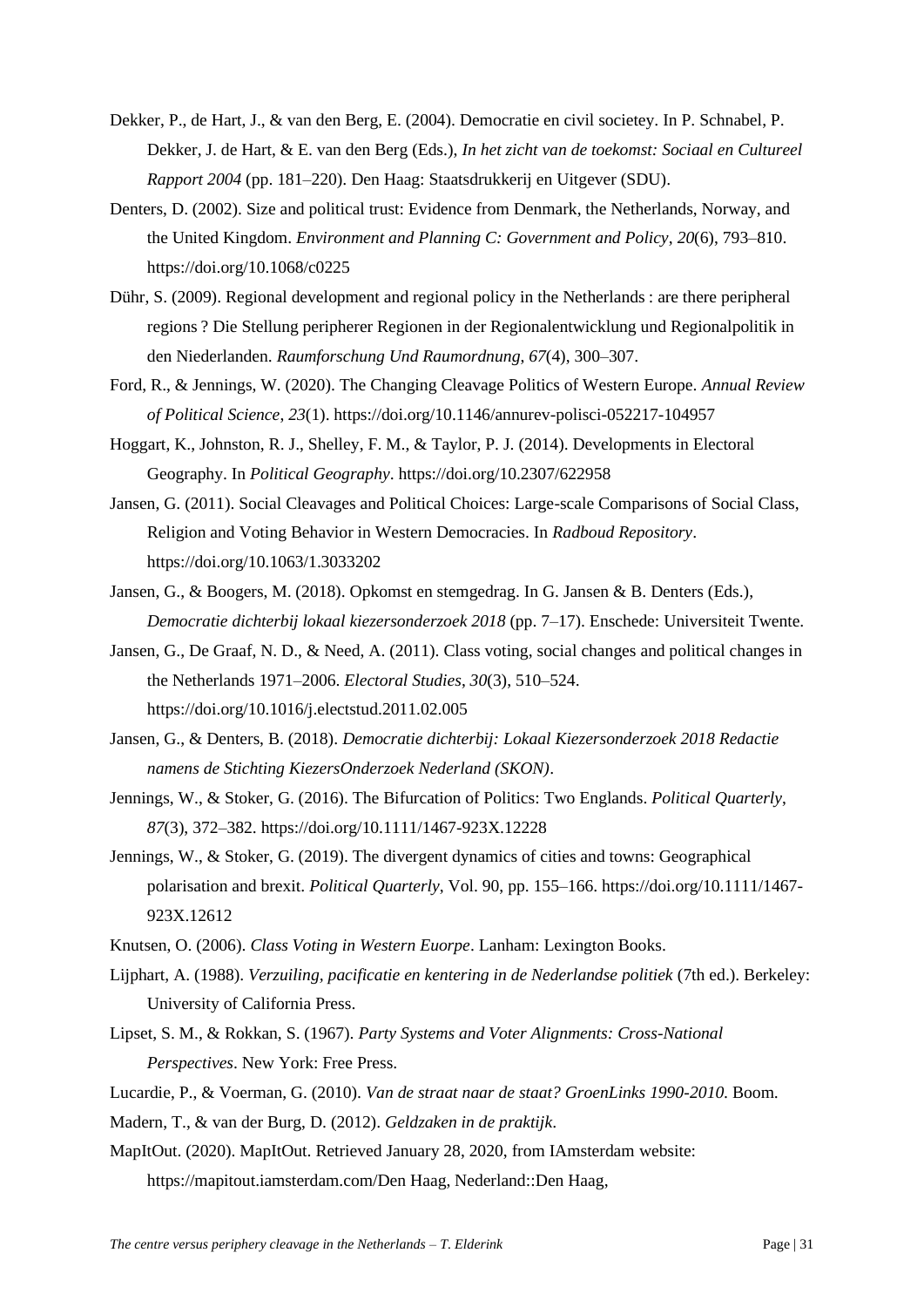Nederland::52.0704978::4.3006999::60::driving

- Marks, G., & Wilson, C. J. (2000). The past in the present: A cleavage theory of party response to European integration. *British Journal of Political Science*, *30*(3), 433–459. https://doi.org/10.1017/S0007123400000181
- Ministerie van Binnenlandse Zaken & Koninkrijksrelaties. (2018). *Tweede Voortgangsrapportage Actieplan Bevolkingsdaling*. The Hague.
- Niemantsverdriet, T., & Smouter, K. (2019). En nu de experts: kloof tussen stad en land is veel complexer. Retrieved January 16, 2020, from NRC website: https://www.nrc.nl/nieuws/2019/12/11/en-nu-de-experts-kloof-tussen-stad-en-land-is-veelcomplexer-a3983552
- Otjes, S. (2018). Pushed by national politics or pulled by localism? Voting for independent local parties in the Netherlands. *Local Government Studies*, *44*(3), 305–328. https://doi.org/10.1080/03003930.2018.1427072
- Otjes, S. (2019). Going Local. Voting for independent local Parties in the Netherlands 1986-2010. *Local Government Studies*, 1–25. https://doi.org/10.1080/03003930.2019.1619555
- Otjes, S., Stroebe, K., & Postmes, T. (2020). When Voting Becomes Protest: Mapping Determinants of Collective Action Onto Voting Behavior. *Social Psychological and Personality Science*, *11*(4), 513–521. https://doi.org/10.1177/1948550619872482
- Patana, P. (2018). Changes in local context and electoral support for the populist radical right: Evidence from Finland. *Party Politics*. https://doi.org/10.1177/1354068818810283
- Reiser, M., & Holtmann, E. (2008). Farewell to the Party Model? In *Farewell to the Party Model?* (Vol. 11). https://doi.org/10.1007/978-3-531-90923-3
- Rijksoverheid. (2015). Krimpgebieden en anticipeergebieden. Retrieved June 13, 2020, from https://www.rijksoverheid.nl/onderwerpen/bevolkingsdaling/krimpgebieden-enanticipeergebieden
- Rodríguez-Pose, A. (2018). CommentaryThe revenge of the places that don't matter (and what to do about it). *Cambridge Journal of Regions, Economy and Society*, *11*(1), 189–209. https://doi.org/10.1093/cjres/rsx024
- Sitter, N. (2002). Nick Sitter Cleavages , Party Strategy and Party System Change in Europe , East and West. *Perspectives on European Politics and Society*, *3*(3), 425–451.
- Staniland, M. (1970). The Rhetoric of Centre-Periphery Relations. In *Source: The Journal of Modern African Studies* (Vol. 8).
- van den Berg, C., & van Vulpen, B. (2019). De kloof tussen bruisgebieden en krimpregio's blijft groeien. *Trouw*. Retrieved from https://www.trouw.nl/opinie/de-kloof-tussen-bruisgebieden-enkrimpregio-s-blijft-groeien~b2b4b8b2/
- van der Brug, W., van Praag, P., & van der Eiijk, C. (2017). Elections, Cleavages and Voting Behaviour. In P. van Praag (Ed.), *Political Science and Changing Politics* (pp. 137–162).